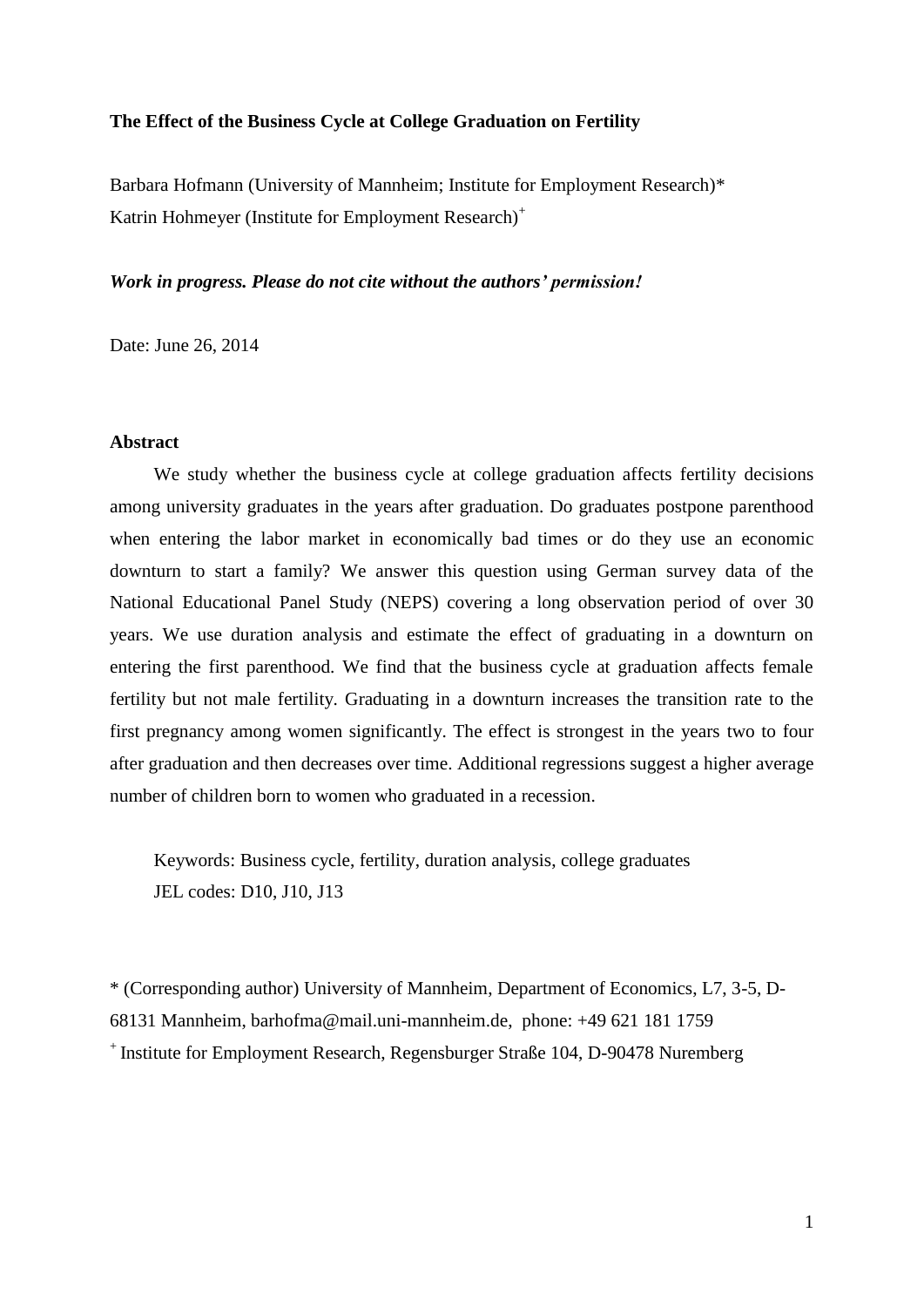#### **Introduction**

Knowing about potential long-lasting effects of economic downturns has become even more important since the Great Recession hit the global economy in late 2008. Research shows that recessions can have long-lasting effects for different socio-economic groups. Not only do more individuals lose their job in a recession, but also long-run adverse effects of job loss on earnings during recessions are stronger than if one loses a job in better times (Davis & [von Wachter, 2011\)](#page-19-0). Among young individuals a recession can weaken the labor market entry position: Oreopoulos, von Wachter and Heisz [\(2012\)](#page-21-0) show that graduation in an economic downturn reduces future earnings among male graduates. Moreover, Leist, Hessel and Avendano [\(2013\)](#page-21-1) find that economic recessions during working age come along with lower cognitive functioning in older age, possibly through more unfavorable labor market trajectories. Further, a recession at birth and during childhood affects individual mortality later in life [\(e.g., van den Berg, Lindeboom, & Portrait, 2006\)](#page-22-0) and on the macro level recessions are also accompanied by lower average fertility [\(e.g., Goldstein, Kreyenfeld,](#page-19-1)  [Jasilioniene, & Karaman Örsal, 2013\)](#page-19-1).

The effect of economic conditions on fertility differs between socio-economic groups, because some groups are more likely hit by a downturn than others [\(Goldstein et al., 2013;](#page-19-1) [Kreyenfeld & Andersson, 2013;](#page-21-2) [Sobotka, Skirbekk, & Philipov, 2011\)](#page-22-1) or respond differently to economic shocks. For instance, more highly educated might postpone fertility due to an economic downturn because they are more afraid of losing their jobs than the less educated. As a result, a recession may widen the socioeconomic gap in fertility by reducing birth rates among better educated [\(Sobotka et al., 2011\)](#page-22-1). Thus, while economic downturns are found to influence economic and demographic outcomes, more research on subgroup specific responses is needed to understand the mechanisms how they affect individual behavior.

We study the effect of graduating in a recession on fertility among college graduates in Germany. Graduating in a recession might influence family formation decisions, for example, by affecting the income situation. Indeed most of the studies on the effects of the business cycle at graduating focus on labor market outcomes. For example, Oreopoulos et al. [\(2012\)](#page-21-0), Altonji, Kahn and Speer [\(2013\)](#page-19-2) or Kahn [\(2010\)](#page-20-0) find significant adverse effects on earnings or job quality among male college graduates in North America. Recent evidence exploiting exogenous income shocks suggests a positive effect of income on fertility [\(Black,](#page-19-3)  [Kolesnikova, Sanders, & Taylor, 2013;](#page-19-3) [Lindo, 2010\)](#page-21-3). Thus, income insecurity induced by graduating in a recession might lead to fertility postponement among graduates. However, evidence on the relationship between labor market entry conditions and parenthood is scarce.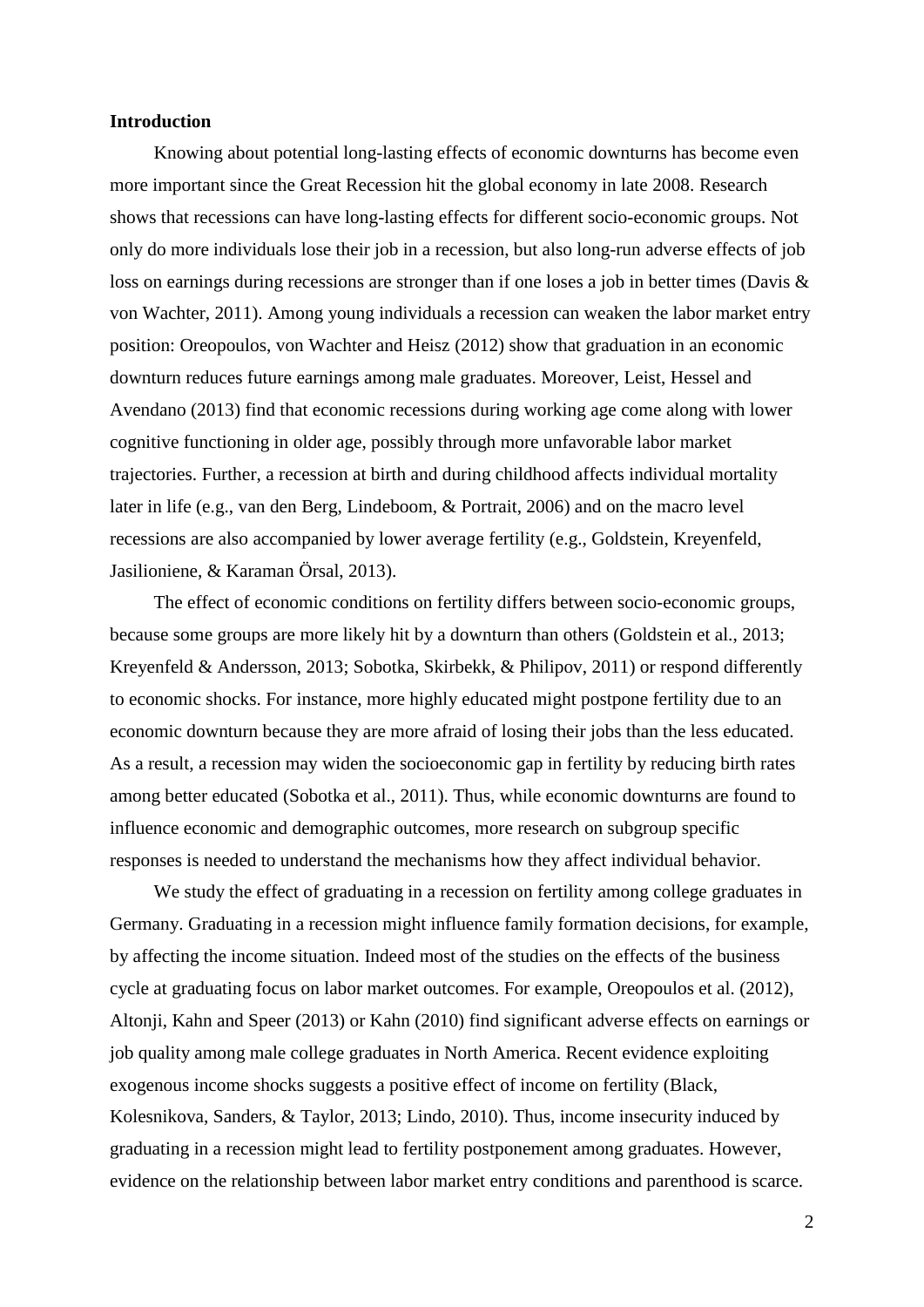Hershbein [\(2012\)](#page-20-1) does not find graduating from high school in a recession to affect the childbirth probability among women or men, though both sexes experience a temporary wage loss by leaving high school in a recession. Maclean, Covington and Sikora [\(2014\)](#page-21-4) find that men who left school in an economic downturn are less likely to be married and to have children at age forty, whereas women are more likely to be divorced and to have children. Wolbers [\(2007\)](#page-22-2) investigates the relationship between employment security and family formation of tertiary education graduates in different European countries in a cross-national perspective. He finds that high unemployment among graduates is associated with a lower likelihood of leaving the parental home, getting married and becoming parents. Hashimoto and Kondo [\(2012\)](#page-20-2) find a recession at labor market entry to decrease fertility among lesseducated Japanese women, and at the same time to increase fertility among the higher educated ones. Kondo [\(2012\)](#page-20-3) finds that bad labor market conditions for women relative to men between the ages of 18 and 20 years accelerate the entry into marriage and to fertility among women. Further, marriage status and fertility at age 35 are not significantly affected by experiencing a recession between age 18 and 20. Recent evidence also shows that graduating in a recession affects health [\(Hessel & Avendano, 2013;](#page-20-4) [Maclean, 2013\)](#page-21-5). In sum, a growing number of studies addresses how the business cycle at labor market entry affects individual life courses, but the evidence on its effects on fertility is sparse and the results are mixed.

To our knowledge, ours is the first study to analyze the effect of graduating in a downturn on fertility using variation in the business cycle over a long period focusing on college graduates. College graduates are a group of young and highly-educated individuals at the beginning of their careers, who have not reached their social status in permanent employment yet. Bad labor market prospects decrease their job opportunities and increase economic and employment uncertainty and, as a consequence, fertility decisions may be postponed. Alternatively, bad labor market prospects at graduation might even increase fertility through decreased opportunity costs of having a child. Overall, theory cannot make a clear prediction on the sign of the effect.

Studying college graduates' fertility is important, because participation in higher education increased rapidly over the past years in all OECD countries [\(OECD, 2013\)](#page-21-6), but women with higher education have fewer children than the less educated [\(d'Addio & Mira](#page-19-4)  [d'Ercole, 2005\)](#page-19-4). In Germany, where low fertility is not a new phenomenon, the birth rate has been below the replacement level for several decades and the total fertility rate decreased to 1.4 in 2010 [\(Federal Statistical Office of Germany, 2013b\)](#page-19-5). Also in Germany, fertility is lowest among the highly educated women who have the lowest average number of children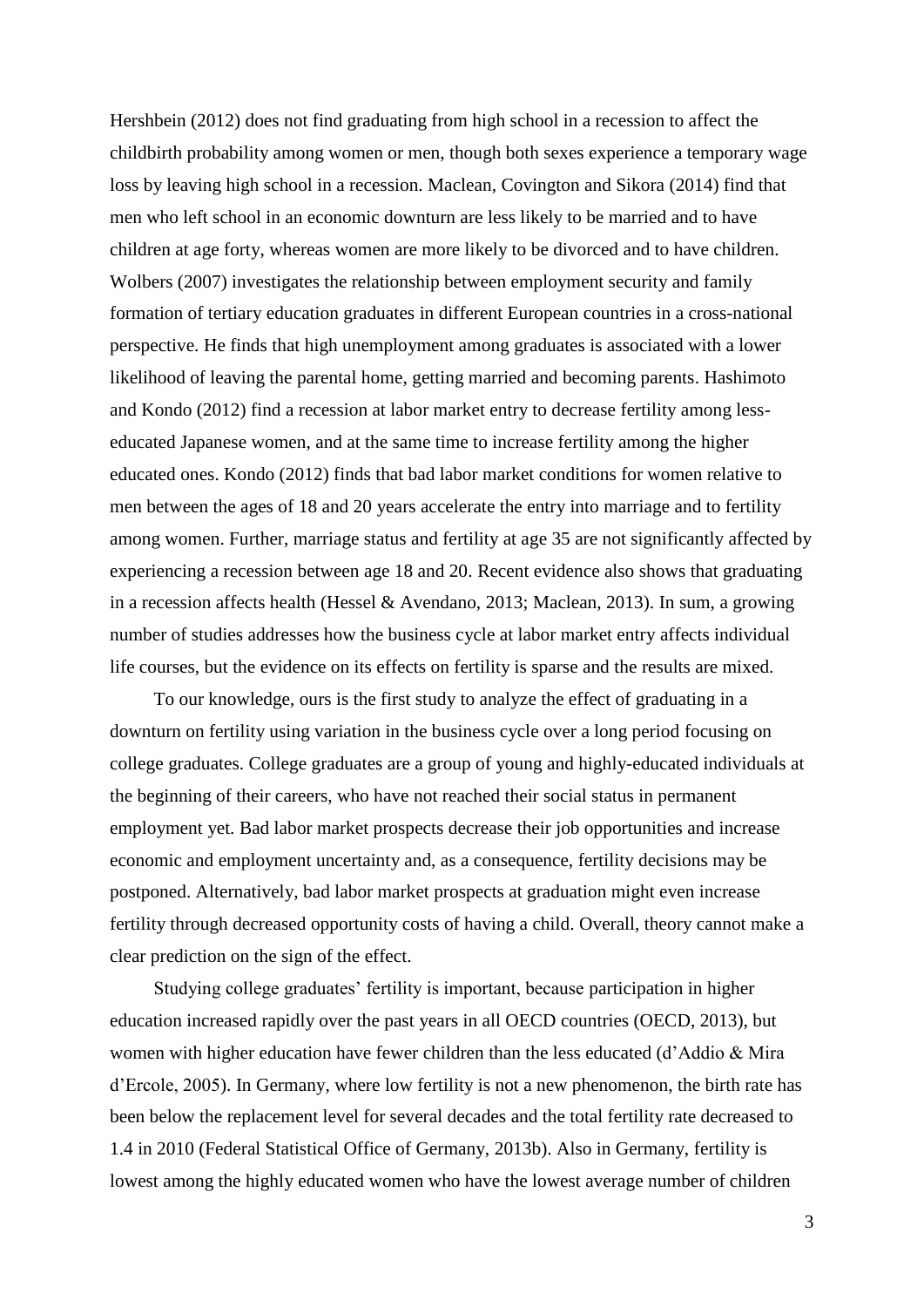and stay most often childless [\(Federal Statistical Office of Germany, 2013a\)](#page-19-6). Particularly because women have overtaken men in participation in tertiary education in recent years [\(OECD, 2008\)](#page-21-7), these are alarming facts. We shed light on the question whether college graduates' fertility decisions depend on economic conditions at college graduation.

Because the response to graduating in a recession may also depend on social policies, it is important to enrich the literature with evidence from different countries. Social policies targeted to families with small children are neither the least nor the most generous in Germany compared to other countries: concerning generosity with respect to family relevant policies like public child care provision, family leave policy and working time regulation, Gornick and Meyer [\(2003\)](#page-20-5) classify Germany as ranging in the middle group of countries between the Nordic countries (more generous) and the US and other English speaking countries (less generous).

Our study is also related to the literature on the relationship between the business cycle and fertility. So far, that relationship has been documented primarily on the macro level. Most of the recent evidence suggests a pro-cyclical pattern of fertility, i.e. birth rates decrease as economic conditions worsen (e.g., [Adsera, 2005b;](#page-19-7) [Goldstein et al., 2013;](#page-19-1) [Karaman Örsal &](#page-20-6)  [Goldstein, 2010;](#page-20-6) [Sobotka et al., 2011 for an overview\)](#page-22-1). Our study sheds light on the effects of the business cycle on fertility decisions from a micro perspective.

We use survey data from the National Educational Panel Study (NEPS) and our data cover a long period of over 30 years. We investigate the impact of the business cycle in the year of college graduation on the (partner's) probability of becoming pregnant in the years after graduation. Moreover, we do not only consider the timing of the first birth but also the number of children at different ages.

We find that a downturn in the business cycle at graduation accelerates the transition rate to the first pregnancy among female graduates significantly. The effect is strongest in the years two to four after graduation and then decreases over time. In contrast, transitions to fatherhood are not affected by the business cycle at graduation. Finally, we show that on average every fourth "unlucky" woman in our sample who graduated in a downturn had one more child at the age of 45 years compared to the "luckier" counterpart who left college in economically better times.

#### **Theoretical Considerations: Economic Conditions and Fertility**

Malthus [\(1798\)](#page-21-8) stated that fertility needs a secure economic foundation. Since economic circumstances form the basic conditions for life, studying the role of economic conditions for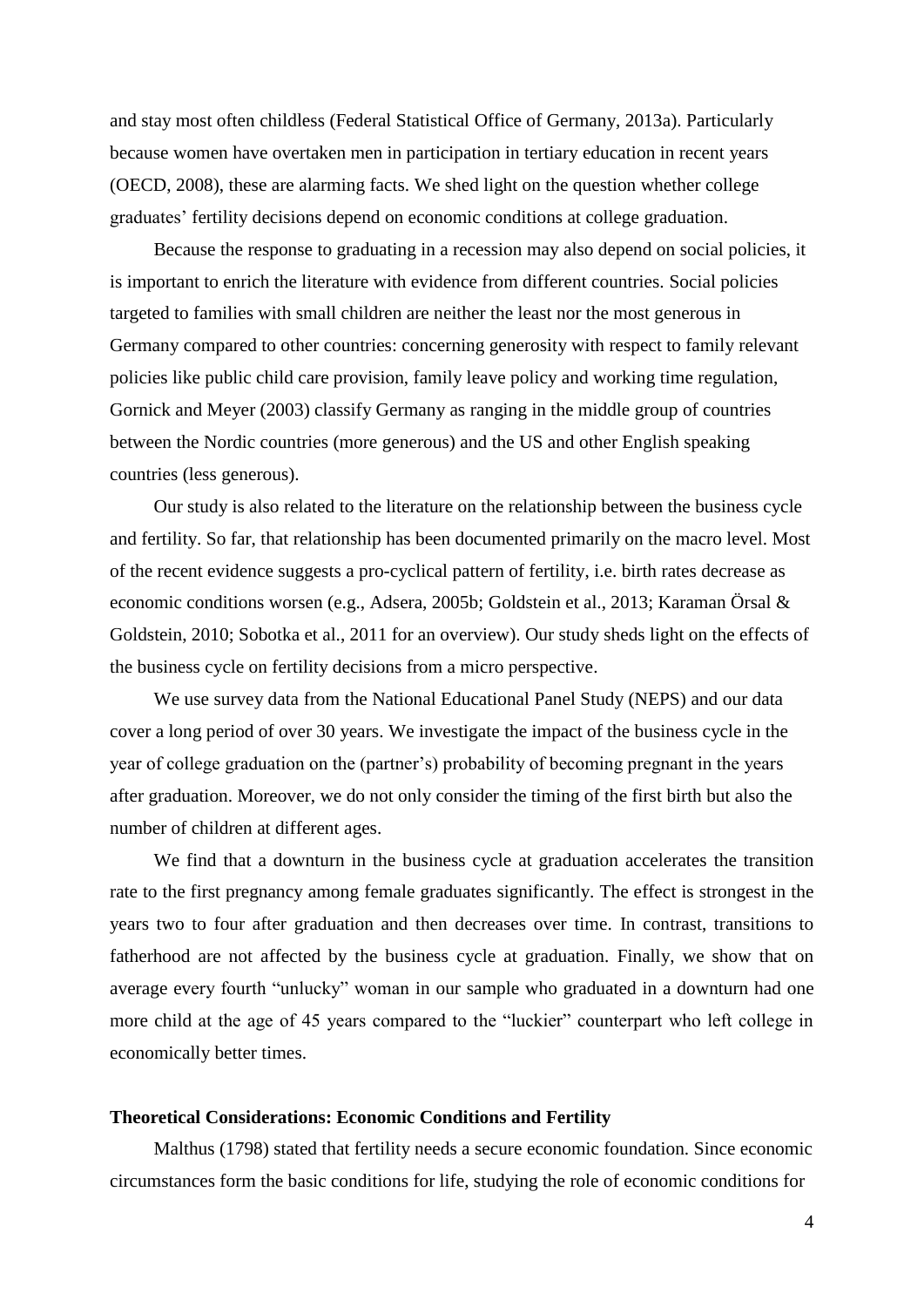fertility has a long tradition. Economic recessions lead to more fragile labor market conditions, which come along with lower job stability, higher unemployment and lower labor demand. In other words, for individuals economic recessions imply less expected income and more uncertainty about their future employment and income situation. For example, Hofmann and Hohmeyer [\(2013\)](#page-20-7) show that perceived economic uncertainty (caused by a labor market reform) leads to fertility postponement among couples in Germany. However, whether economic downturns decrease or increase fertility is an open question. On the one hand, economic downturns reduce earnings (see, e.g., [Davis & von Wachter, 2011;](#page-19-0) [Schmieder,](#page-21-9)  [Wachter, & Bender, 2010 for evidence on the adverse effects of job loss in recessions\)](#page-21-9) and are thus likely to have a negative effect on the demand for children (income effect). On the other hand, fertility often comes along with lower earnings, particularly for women. These foregone earnings are lower during economic recessions than in better times because earnings opportunities worsen in recessions. Therefore, the opportunity costs of having children are lower during recessions. Thus, economic downturns can also have a positive effect on fertility (substitution effect). While most of the recent empirical studies suggest a pro-cyclical pattern of fertility, the effect of economic conditions on fertility depends on the subgroup and circumstances, and likely varies by educational attainment (see, e.g., [Goldstein et al., 2013;](#page-19-1) [Sobotka et al., 2011\)](#page-22-1). As our sample consists of college graduates, we are studying a group of comparatively young and highly-educated individuals. Theoretically, their response to economic downturns is not straightforward because there are several reasons arguing for a decrease in fertility as well as several reasons why they should increase their fertility in response to an economic downturn.

For three reasons this group may respond to economic downturns by *postponing* fertility. First, graduates usually are labor market outsiders without substantial labor market experience: They do not have a job before graduation but first have to find one [\(Wolbers,](#page-22-2)  [2007\)](#page-22-2). During recessions it will take a graduate longer to find a job, but once having eventually found a job, it will be more often temporary and less secure than jobs of individuals with longer tenure. Therefore, graduates might intend to find a stable job first, to which they can return after parental leave, before becoming pregnant. Leaving the labor market outsiders position behind will take longer during a recession and, thus, it makes a postponement of fertility decisions likely. Second, college graduates are usually young enough to have some scope for postponing fertility decisions. Third, forward-looking individuals will take reduced flexibility due to children (e.g., regarding regional mobility or working time) into account and, as a consequence, they expect job opportunities to become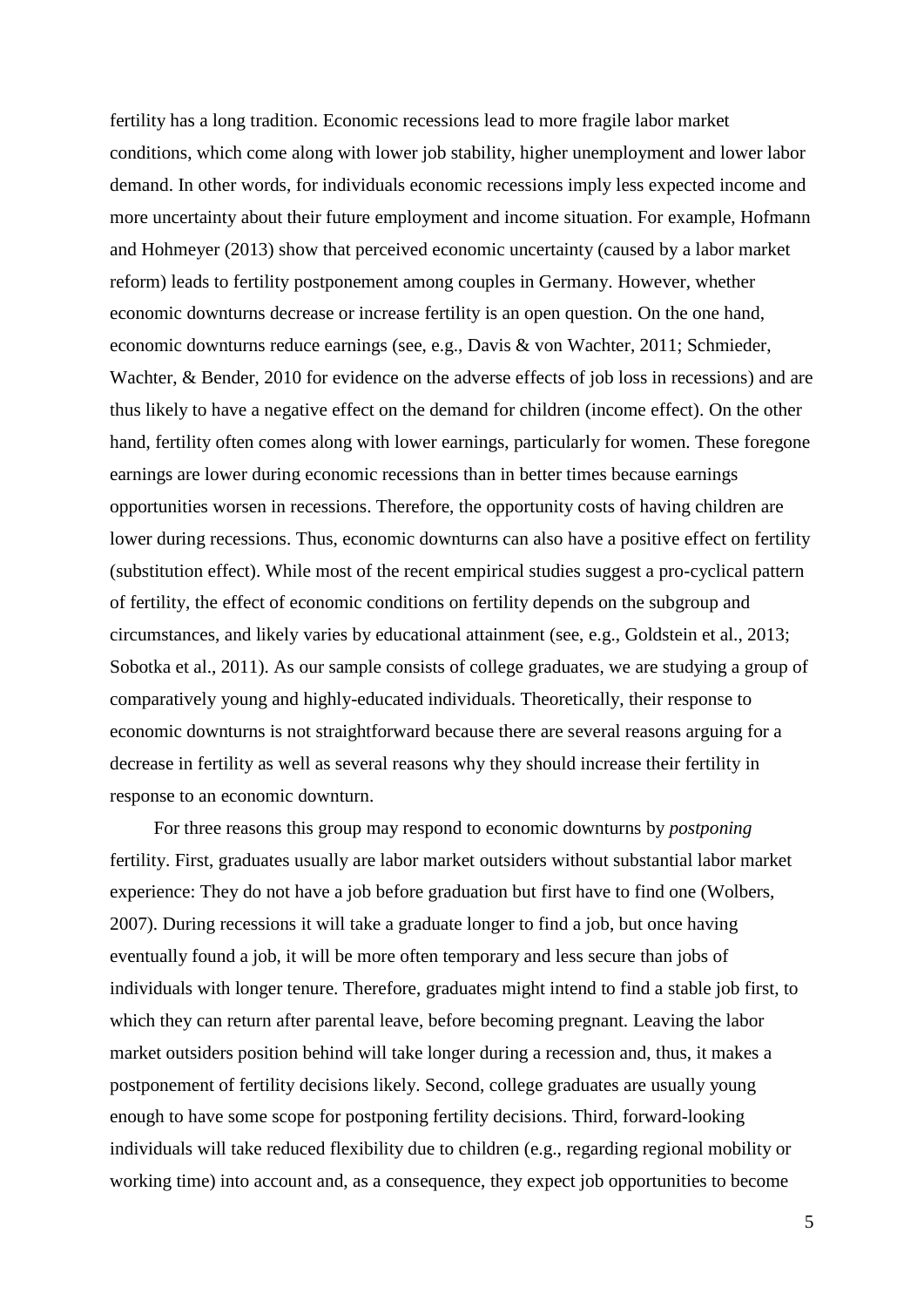less. Highly-educated individuals, in particular, are likely to show a high labor force attachment and should thus react rather sensitively to losing job opportunities due to childrearing. Empirical evidence shows that higher-educated individuals respond to unemployment (e.g., [Kreyenfeld, 2010;](#page-20-8) [Kreyenfeld & Andersson, 2013\)](#page-21-2) or to a job loss due to plant closure [\(Del Bono, Weber, & Winter-Ebmer, 2012\)](#page-19-8) with a (temporary) reduction in fertility.

However, other reasons may lead to no response or even an *increase* of fertility due to graduating in a recession. First, highly-skilled individuals are often less hit by economic downswings because jobs for the low-skilled are often affected first [\(Sobotka et al., 2011\)](#page-22-1). Second, recent research finds that bad labor market entry conditions of college graduates have persistent negative effects on career outcomes, such as earnings and wages (see [Altonji et al.,](#page-19-2)  [2013;](#page-19-2) [Kahn, 2010;](#page-20-0) [Oreopoulos et al., 2012\)](#page-21-0). One explanation is that unlucky graduates start to work for lower paying employers [\(Oreopoulos et al., 2012\)](#page-21-0). Therefore, to circumvent bad labor market conditions, postponing labor market entry through fertility might be an option. Third, opportunity costs of children for highly educated individuals are high, but lower in bad economic conditions, when the labor demand is lower and graduates do not have to fear losing job opportunities. Lower opportunity costs particularly hold for women who were the persons mainly responsible for childrearing in our observation period. Lower opportunity costs also hold for individuals who do not (yet) hold a job, because finding a job in a recession is harder than in a boom.

Taken together, the overall effect of economic conditions on fertility decisions of graduates is unclear a priori. For men, for whom opportunity costs of children are on average smaller than for women, the negative effects of economic downturns on the transition to parenthood could outweigh the positive effects. Therefore, a pro-cyclical effect of fertility for men is likely. For women, the effect is less clear given the reduced opportunity costs of child rearing in recessions.

Besides the main effect of graduating in an economic downturn on fertility, we expect some effect heterogeneity. First, the effect of economic conditions on the timing of parenthood may depend on the duration that has passed after graduation. On the one hand, the effect could increase over time, e.g., if the labor market performance increasingly worsens due to a bad career start. Alternatively, the effect may as well be stronger in the first years after graduation and then diminish over time. As previous studies suggest that the effects of labor market entry conditions fade away after several years, we would assume that fertility effects become also weaker [\(e.g., Oreopoulos et al., 2012\)](#page-21-0).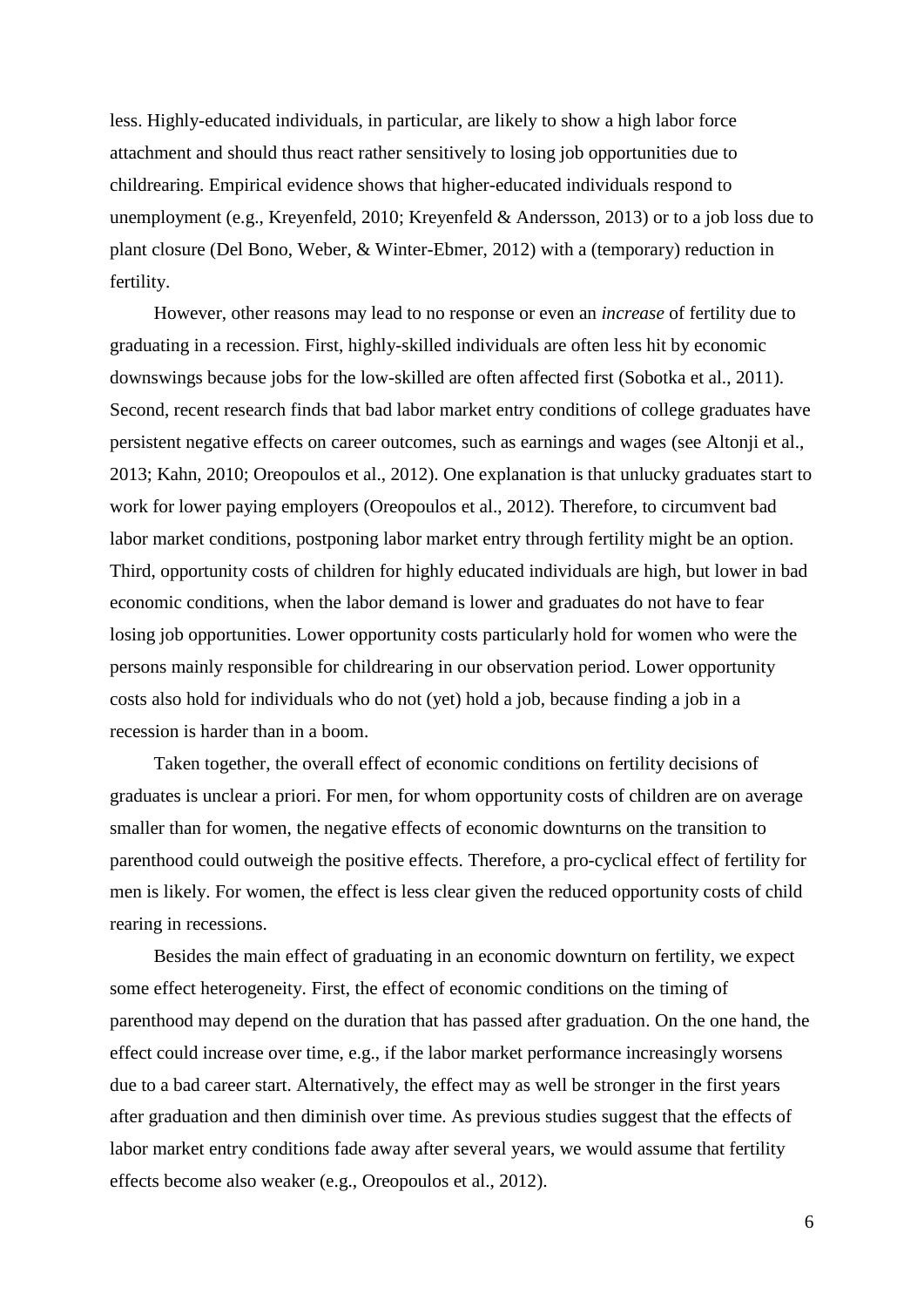Second, there might be effect heterogeneity by birth cohort. Our long observation period of over 30 years covers socioeconomic change including an increase of the share of women graduating from college. As a result, the selection of female graduates may have changed and, therefore, the effect of a recession at graduation on fertility may vary by birth cohort. Furthermore, the role of women in the labor market has changed considerably, e.g., female employment increased and the male breadwinner model has become less predominant. Thus, economic conditions affecting the labor market situation of women might have become more important for their fertility decisions. Because of their increased participation in the labor market (see [Goldin, 2004 for the US;](#page-19-9) [Konietzka & Kreyenfeld, 2010 for Germany\)](#page-20-9) , we expect later born cohorts to have a stronger fertility response to graduating in a recession than earlier born cohorts.

A final aspect we want to address is whether potential tempo effects translate into a quantum effect of fertility. Even if individuals postpone their fertility decisions in response to bad economic conditions, this does not necessarily imply that they will have less children in the end, especially when economic recessions are of short duration [\(Sobotka et al., 2011\)](#page-22-1). Nevertheless, Testa and Basten [\(2012\)](#page-22-3) find lifetime fertility intentions to decrease during the Great Recession in Europe. Thus, a bad economy at recession might have a quantum effect on fertility.

#### **Data and Method**

#### Data

-

We use data from the National Educational Panel Study (NEPS). The NEPS has been initiated to study the determinants and the consequences of education on the individual level.<sup>1</sup> The NEPS data are a combination of six panel cohorts that start at different stages of life and are followed over time. We use the adult sample (Starting Cohort 6 – Adults -Adult Education and Lifelong Learning, doi:10.5157/NEPS:SC6:3.0.0.) in our analysis [\(see Blossfeld, von](#page-19-10)  [Maurice, & Schneider, 2011 for further information on the NEPS\)](#page-19-10). The NEPS data have the advantage of providing a long observation period (covering college graduates between 1970 and 2008) as well as very detailed information on the educational attainment and educational history of individuals.

We are interested in the labor market prospects in the year of graduation. We use the unemployment rate (provided by the German Federal Employment Agency) to calculate the

<sup>&</sup>lt;sup>1</sup> The NEPS data collection is part of the Framework Program for the Promotion of Empirical Educational Research, funded by the German Federal Ministry of Education and Research and supported by the Federal States.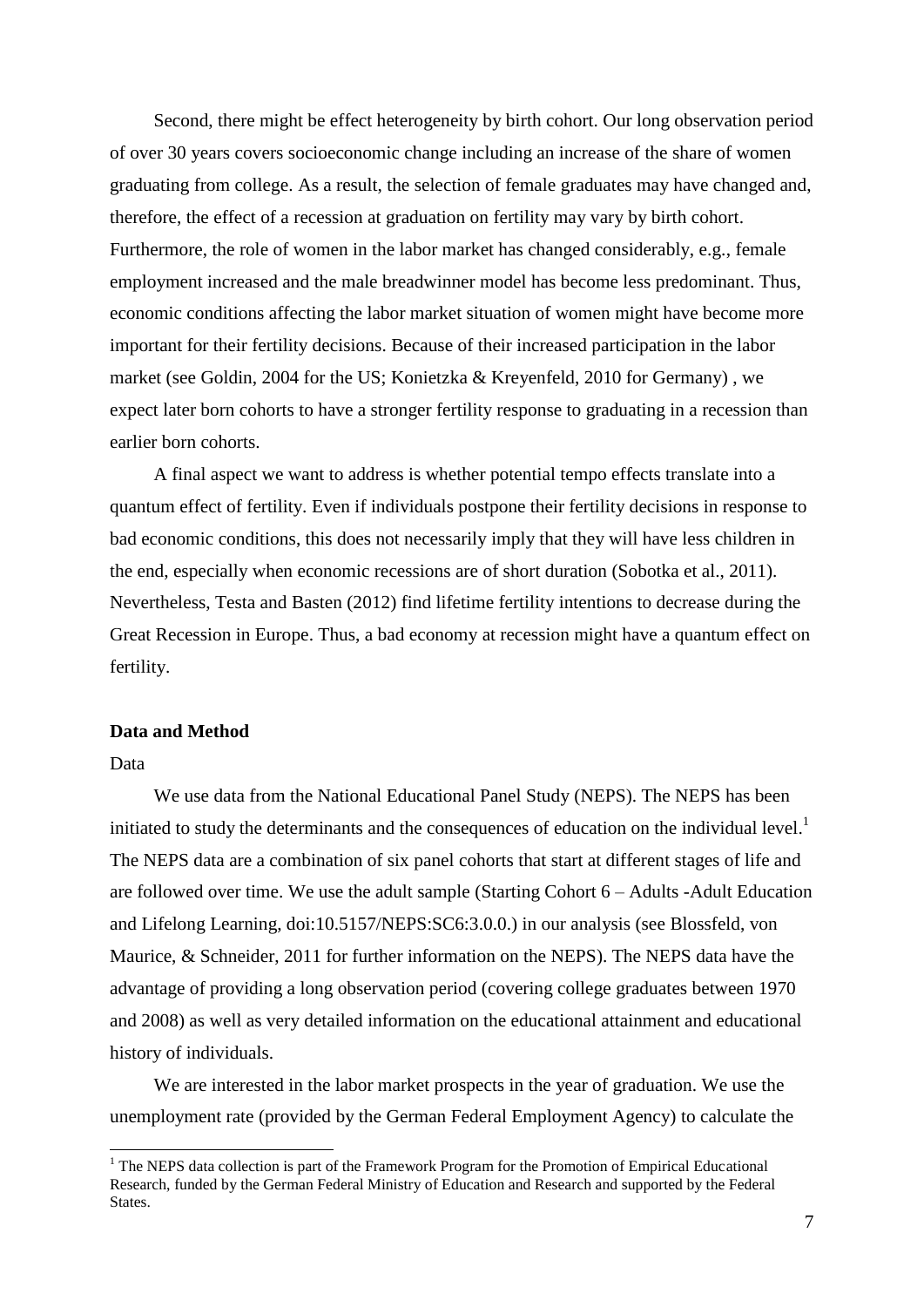business cycle indicator. One might want to compare graduates of years with high unemployment to graduates of years with a low unemployment rate. This approach, however, will not identify the effect of interest, because a period of low unemployment rate - as in Germany in the 1960s and beginning of the 1970s - may be accompanied by period specific factors, such as social norms, which we will refer to as secular trends. To disentangle secular trends from cyclical variation of the unemployment rate, we applied the Hodrick-Prescott filter as [van den Berg et al. \(2006\)\)](#page-22-0), which decomposes the unemployment rate into a trend and a cyclical component (see Fig. 1).<sup>2</sup> Over our observation period (from 1970 until 2009), we observe an extreme increase of the trend of unemployment rate from below 3% in the early 1970s to above 12% in the late 1990s and early 2000s. However, we are most interested in the effect of the cyclical component of the unemployment rate (in the year of graduation) on fertility, which we will exploit in our empirical analysis below. Because we are interested in cyclical variation, we built a dummy variable being one if the unemployment rate in a given year is above its trend (*downturn*). Figure 1 also shows since 1970 each decade experienced years of economic downturns.

## *Figure 1 about here*

For the majority of our NEPS sample we have information on the country of graduation but not on a lower regional level. Only of around a third of the sample data on the federal state of graduation is available (female sample: 30%; male sample: 37%).<sup>3</sup> Thus, our identification relies strongly on variation of the economic conditions at graduation over time. Although an analysis that uses variation over time *and* space can be very powerful, for the following three reasons we believe that our main empirical design nevertheless allows us drawing conclusions on the effect of interest. First, as described above, in our application, national time trends are accounted for by disentangling the cyclical component of the unemployment rate from its trend component. Thus, any differences in fertility between graduates that our model attributes to the business cycle cannot be explained by time trends. Second, although Fig. A.1 suggests some subnational heterogeneity of the business cycle, once accounting for state population sizes, Fig. A.2 shows that in many years a clear majority of the population experienced either a downturn or an upturn. We present a robustness check

1

<sup>&</sup>lt;sup>2</sup> We calculate the Hodrick-Prescott filtered time unemployment time series using a tool provided by Yvan Lengwiler (University of Basle).

<sup>&</sup>lt;sup>3</sup> The NEPS adult sample consist of two subsamples: the sample of the previous ALWA ('Arbeiten und Lernen im Wandel') study conducted in 2007 and 2008 [\(Kleinert et al., 2011\)](#page-20-10) and an additional refreshment and supplement sample for the NEPS [\(Skopek, 2013\)](#page-21-10). The information on the federal state of the university is only available for the second sample and for some individuals of the first sample who graduated after their ALWA interview and reported their university degree to the NEPS.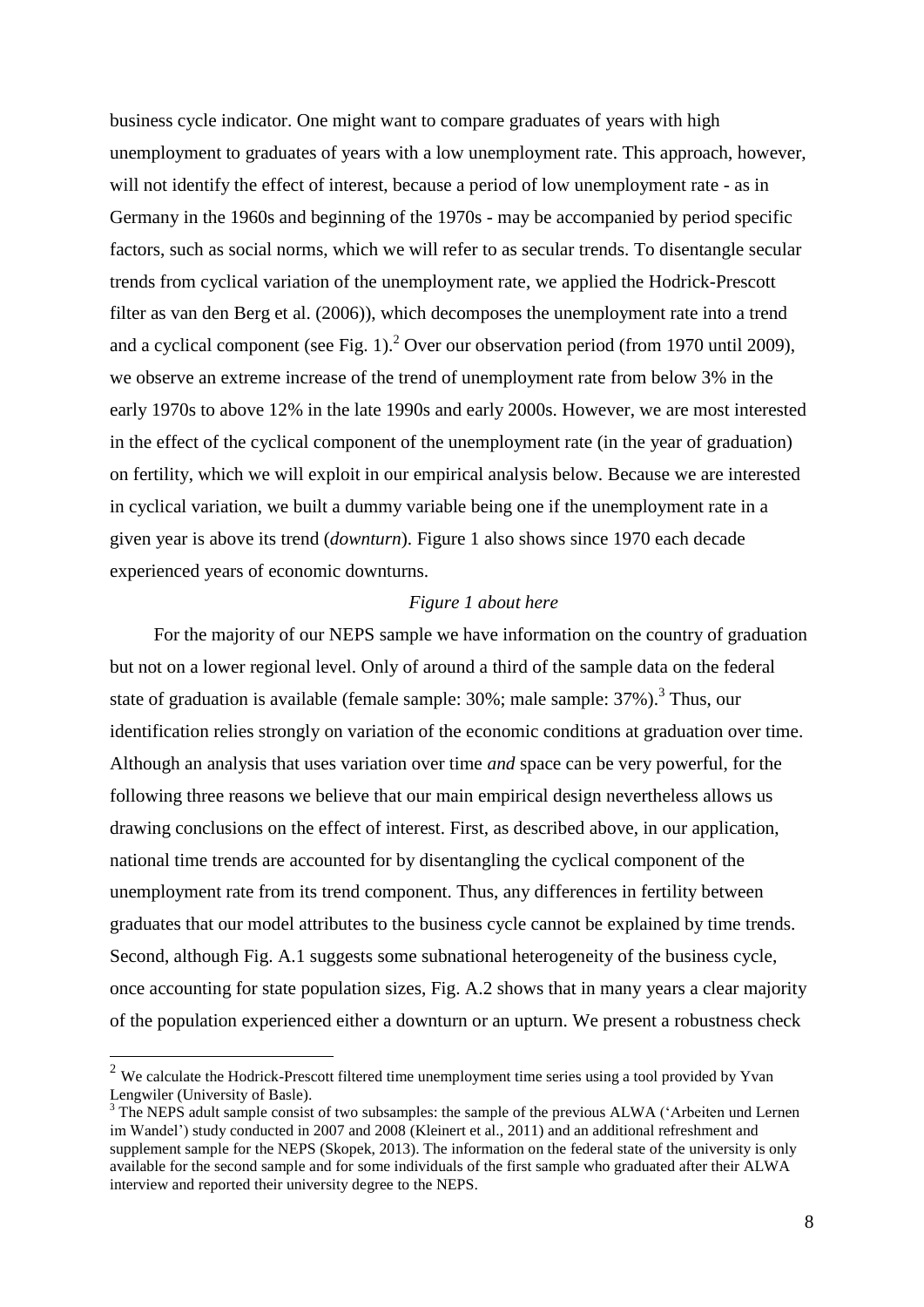below using an average of the business cycle indicators on the state level weighted by state population size (as plotted in Fig. A.2). Finally, we expect the national economic condition to be more relevant to college graduates than regional conditions. For example, [Wozniak \(2010\)\)](#page-22-4) shows that college graduates in the U.S. are geographically more mobile than less-educated individuals and are more likely to migrate in response to regional labor market shocks. These results suggest that it is rather the national economy than the regional that matters for highly qualified individuals. Analyzing regional mobility of individuals who graduated from a German university in 2007, [Krabel and Flöther \(2012\)\)](#page-20-11) found that around two out of five graduates left the state and– although the regional business cycle was not explicitly analyzed that regional characteristics such as urbanization and wage level affected mobility choices. [Kahn \(2010\)\)](#page-20-0) and [Oreopoulos et al. \(2012\)\)](#page-21-0) use the regional as well as the national unemployment rate in their analyses. Oreopoulos et al. [\(2012\)](#page-21-0) find their results to be robust towards the use of the regional or the national unemployment rate. Kahn [\(2010\)](#page-20-0) finds more significant effects in the national regressions than in the state regressions (with the exception of the instrumented state wage regressions). These results also suggest that local shocks to some extent are absorbed by migration and that it is rather the national economy than the regional that affects labor market outcomes among college graduates. Nevertheless, using the small sample of individuals whose state of graduation is available we will show that our results are qualitatively robust when measuring the business cycle on regional level.

Out of 11,932 individuals in the NEPS adult sample we kept 3,075 graduates with a degree from a university or an applied university. We dropped 594 individuals (around 19% of the graduate sample) who started their studies before 1991 and were born in East Germany. We dropped 371 individuals (around 12% of the graduate sample) who already had at least one child when they graduated, and 39 individuals of whom either year of birth or start of studies was missing, or who had ambiguous information on education. We excluded 93 individuals without German citizenship who were more likely to have graduated outside Germany than German citizens were. We dropped 92 individuals who were interviewed in the year of graduation or the year thereafter for the last time to ensure that pregnancies were recorded (by corresponding births). We dropped eight individuals who were born after 1985 to exclude very small birth cohorts and 79 individuals who graduated before 1970 or after 2008 to avoid small graduation cohorts in our data. Finally, to reduce heterogeneity we dropped 53 individuals whose (partners') pregnancy started in the year of graduation and 113 individuals who were either younger than 22 years or older than 35 years at graduation. Our final sample contains 701 women and 952 men. In our main specification we control for age,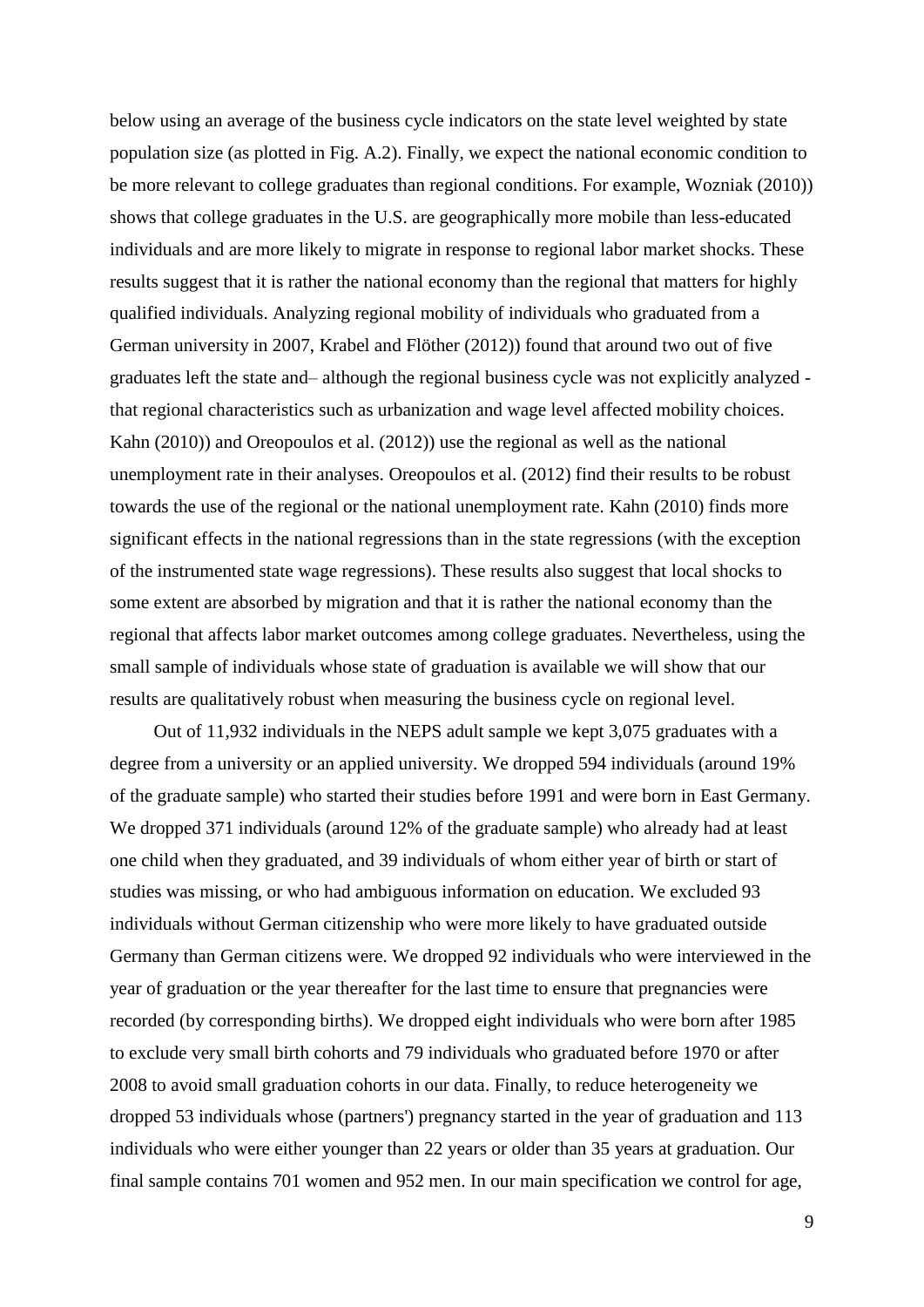a dummy for East Germany (after 1990), and the type of degree achieved (university or university of applied science). We present results separately for men and women. Our main outcome of interest is the duration from graduation until the first pregnancy and we rightcensor the durations at age 45. We build the month of conception by subtracting nine months from the month of birth.

#### Method

In the main part of the empirical analysis we use duration analysis to estimate the causal effect of graduating in an economic downturn on the transition to first parenthood. Duration analysis is often used to model the transition rate to parenthood [\(Adsera, 2005a;](#page-19-11) [Hashimoto &](#page-20-2)  [Kondo, 2012;](#page-20-2) [Skirbekk, Kohler, & Prskawetz, 2004\)](#page-21-11). We use a discrete time proportional hazard model with unobserved heterogeneity where the hazard rate of individual *i* in year *t* is given by:

$$
h_{it} = \Pr(T_i = t | T_i \ge t) = f(\beta_0, X_i, DT_{grad}, yafter_t, v_i)
$$
\n
$$
(1)
$$

with  $T_i$  being the duration (in years) from the year of graduation to transition of the first own or partner's pregnancy for women and men, respectively. The hazard rate  $h_{it}$  is defined as the probability of becoming pregnant in year *t* conditional on not having become a parent before. We model  $h_{it}$  as being a function of the baseline hazard  $\beta_0$ , of observed characteristics *X*, of an indicator of having graduated in an economic downturn  $(DT_{grad})$ , of a time-varying variable measuring the (log) years after graduation ( $y$ after<sub>t</sub>), and of unobserved timeconstant heterogeneity  $(v_i)$ . In our application we can imagine v to capture, e.g., family or career orientation. Note that allowing for unobserved heterogeneity is important, because dynamic sorting over time will reduce the sample in later years to those who have decided against having children in earlier years. Thus, in later years individuals who never wanted children will be overrepresented. Because the desire to become a parent is an unobserved variable in our data, dynamic sorting may lead to biased estimates not only of the duration dependence parameters, but potentially of all other variables in the model [\(see van den Berg,](#page-22-5)  [2001\)](#page-22-5).

We estimate  $h_{it}$  using a complementary logit model with the unobserved heterogeneity specified as *z* mass points  $(\mu_z)$  as suggested by Heckman and Singer [\(1984\)](#page-20-12):  $h_{it} = 1 - \exp(-\exp(\mu_z + \beta_0 + \beta_1 X_{1i} + \beta_2 X_{2t} + \delta DT_{aradt} + \gamma \log(yafter_t)))$  (2)

 $\beta_0$  is the baseline hazard parameter,  $\beta_1$  and  $\beta_2$  are coefficients vectors of the control variables and  $\gamma$  is the duration dependence parameter. The probability ( $p<sub>z</sub>$ ) of belonging to group  $\mu_z$  is specified using a multinomial logit model.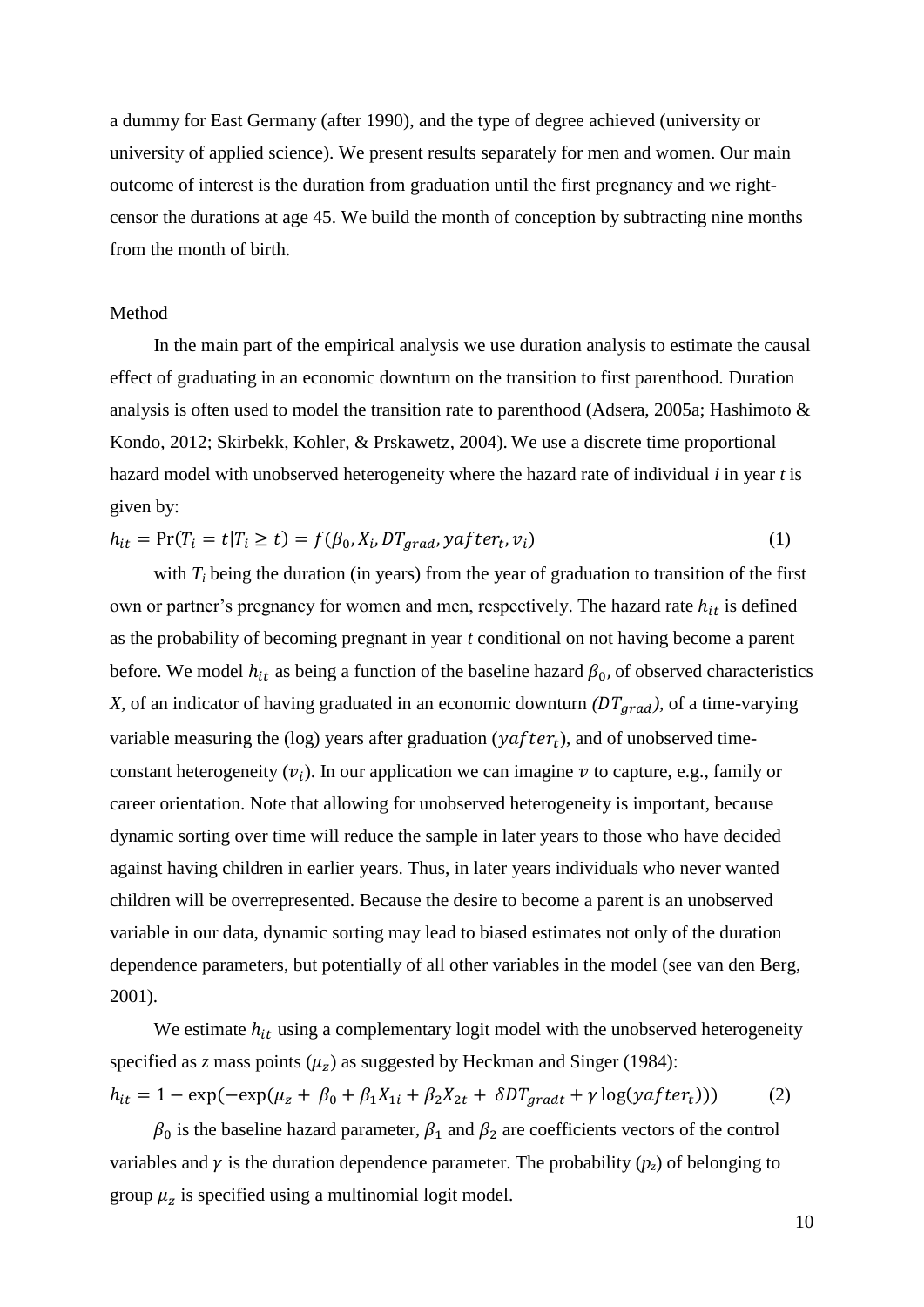Note that besides log age,  $X_I$  contains the trend of the unemployment rate at graduation, age at graduation (squared), a dummy variable for East Germany and graduation at a university. To control for the contemporary business cycle,  $X_2$  contains the trend of the unemployment rate in year *t* and a dummy indicator on whether year *t* experiences an economic downturn. We include further individual specific control variables as a sensitivity check and present the results below. The coefficient of interest is  $\delta$ .  $\delta$  identifies the effect of the downturn at graduation on the transition rate to the first child. We will also refer to  $\delta$  as the treatment effect.

To yield an unbiased estimate of  $\delta$ , we have to assume that the business cycle in the year of graduation is exogenous to the fertility decision. In other words, we assume that there is no unobserved heterogeneity between graduation cohorts. Because individuals can time their exit from university to a certain degree this assumption may be threatened. Specifically, for the following three reasons unobserved heterogeneity between cohorts could arise: First, individuals may time their exit from university according to their fertility plans which will influence the year in which they graduate. If individuals do so, then  $\delta$  will still be unbiased if they do *not* take into account their labor market opportunities, i.e. if they plan finishing their degree earlier or later according to their fertility plans but independently of the labor market situation. Second, booms and busts may absorb different individuals from universities. On the one hand, for instance, ambitious individuals may speed up studies at the beginning of a boom to enter the labor market when prospects are good. Thus, when the economy begins to enter a downturn most ambitious (mature) students will have left university and this might leave less ambitious individuals leaving in a downturn. On the other hand, individuals may as well postpone their exit from university in a downturn aiming at entering the labor market in more prosperous times. Yet,  $\delta$  will only be biased if these considerations are taken jointly with fertility decisions or if unobserved variables influence both the graduation timing decision and the fertility decision. One potential candidate for such an unobserved variable could be career orientation and we will return to this threat to validity below. Third, downturns may even influence college entry decisions. This may also lead to unobserved differences between graduation cohorts (and thus to a biased estimate of  $\delta$ ) if the college entry year determines the year of graduation, for example by a predetermined study curriculum. Nevertheless, because at the time of college entry individuals cannot foresee the business cycle at graduation, such differences between cohorts arising from selective college entry are most unlikely correlated with later life fertility behavior. Thus, it is not plausible that selective college entry will bias our estimates of  $\delta$ .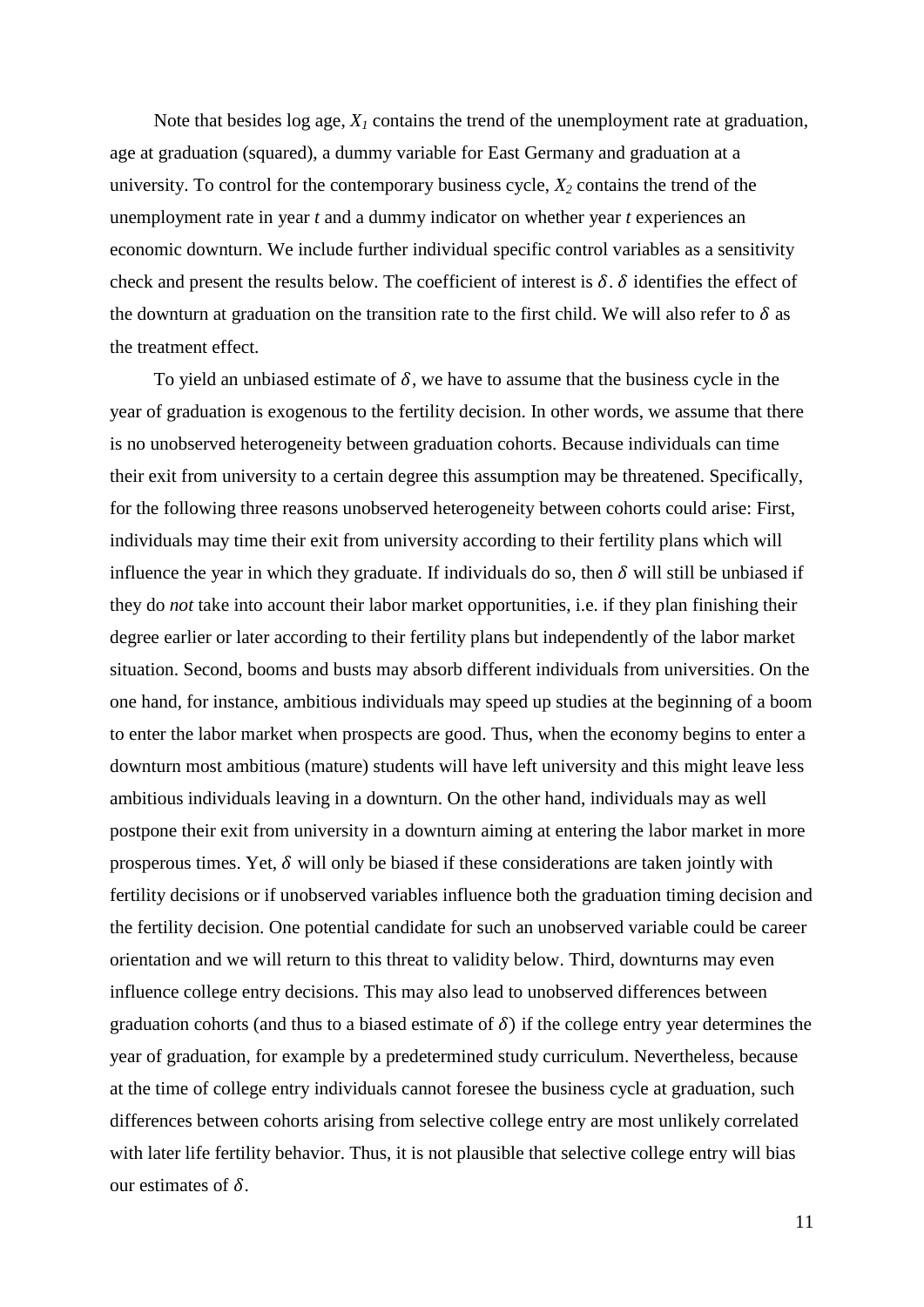To assess our assumption of homogeneity of the graduation cohorts, below we show that the downturn cohorts do not statistically differ from their luckier counterparts in terms of several relevant variables including duration of studies and high school graduation degree. Furthermore, following Oreopoulos, von Wachter and Heisz [\(2008\)](#page-21-12) we will present a sensitivity analysis using the business cycle of the predicted year of graduation to assess whether selective college graduation might bias our results.

The results of the duration analysis will shed light on the question whether graduation in a downturn affects the transition rate to the first pregnancy. To investigate whether graduation in a downturn affects the number of children, i.e. to assess the quantum effect, we will also estimate regression models using the number of children as dependent variables. We report bootstrapped standard errors stratified by year of graduation and clustered by individuals for the duration models, and analytic standard errors clustered by year of graduation for the regression models.

#### **Results**

Before we turn to the estimation results we present selected descriptive statistics and we will provide evidence that those individuals who graduate in an economic downturn do not differ systematically from those not graduating in an economic downturn to strengthen our line of argumentation that graduating in a recession is an exogenous event.

#### Descriptive Statistics

In our sample women were on average 24.9 and men 25.8 years old when they graduated (Table 1). This – statistically significant - difference is probably because of military or social service which was compulsory for young men but not for women and lasted between nine and 20 months during our observation period. Only a small part of the sample graduated in East Germany (after 1990; remember that we drop East German graduates before 1991): 2.0% of the female and 1.4% of the male sample. 67.2% of the observed women and 58.2% of the observed men graduated from a university as opposed to an applied science university (which is the reference category). The trend unemployment rate was 9% on average in the years in which women in our sample graduated and slightly, but statistically significantly, lower (8.6%) in the years men left university. However, this difference seems to be driven by cohort effects (not shown): in earlier years of our observation period, when the unemployment rate was lower, more men than women graduated from university. Around 55% of our sample graduated in a downturn.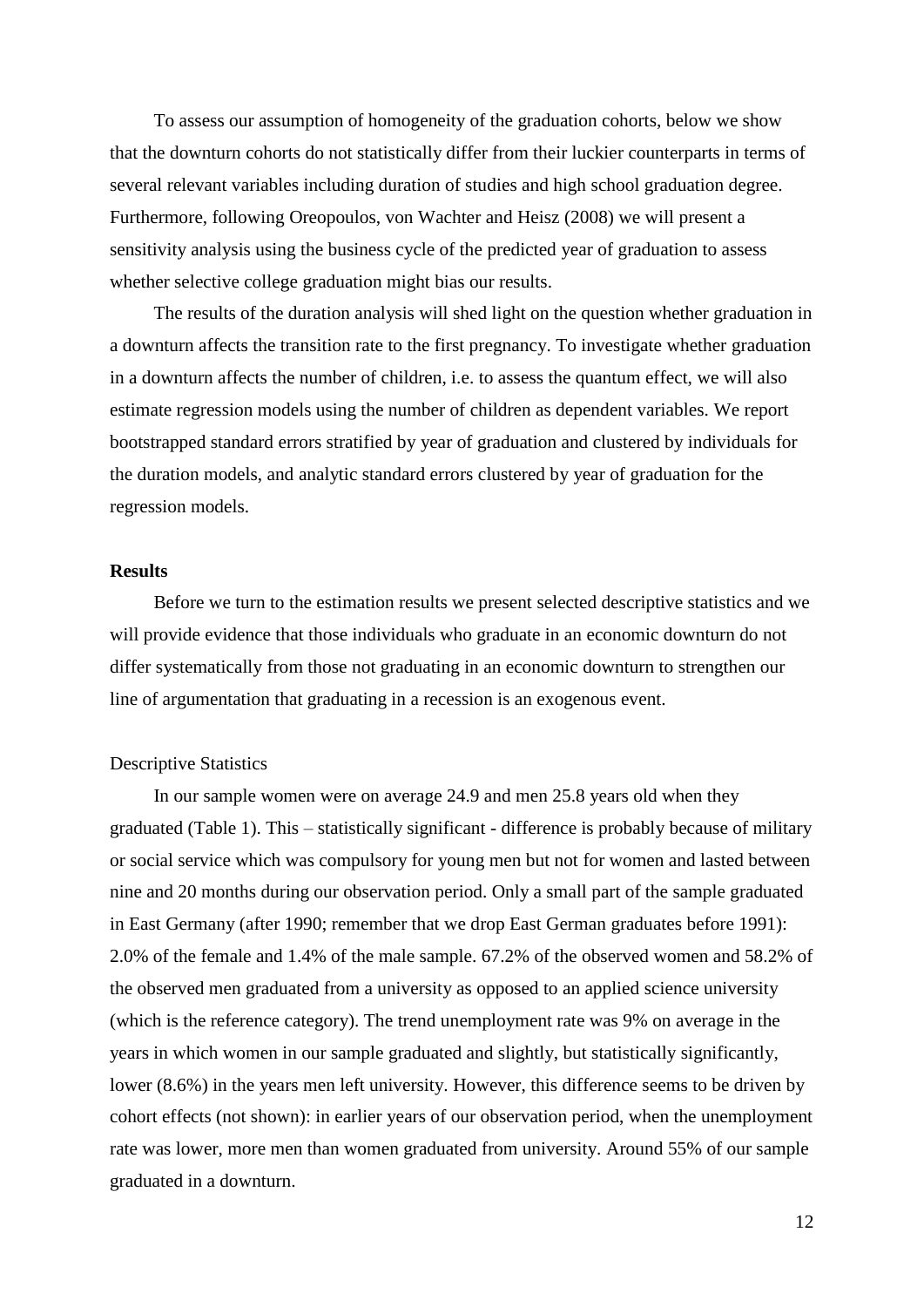## *Table 1 about here*

Figure 2 depicts the cumulated transition rate to the first child by treatment status. The graphs show that the cumulated transition rate of treated women is above the rate of untreated women, suggesting that women who graduate in a downturn have a faster transition to the first birth over several years after graduation. In contrast, treated males cumulated transition rate to fatherhood is slightly below that of their untreated counterparts.

#### *Figure 2 about here*

#### Selectivity of the Year of Graduation

We present t-tests of differences of means between treatment and control groups to test for selectivity of the year of graduation. The results listed in Table 2 show that individuals who received their degree in a downturn do not differ significantly from their counterparts who graduated in economically better times in terms of age at start of studies, duration of studies, field of studies, parental profession, and high school diploma GPA (Grade Point Average). Among the treated we find significantly more women with a university degree than among the controls. Given that students at universities can time their year of graduation more flexibly than students at applied universities, this correlation is somewhat surprising. However, note, first, that even with random assignment the likelihood of balancing all observed variables is not zero and, second, we will control for differences between graduates from universities and graduates from applied universities in our estimations below. In sum, we are confident that the assumption of (conditional) exogeneity of the business cycle in the year of graduation holds.

## *Table 2 about here*

#### Main Estimation Results

Turning to the estimation results our first finding is that women have a significantly higher transition rate to a pregnancy if they graduate in a year of an economic downturn than if they had graduated in an economically more prosperous year. The effect amounts to a 67.5% ( $(\exp(0.516)-1)*100$ ) increase of the transition rate to the first pregnancy. The second result is that men do not respond to the business cycle in terms of their fatherhood timing. Furthermore, in the style of a pseudo treatment analysis we tested whether any of the business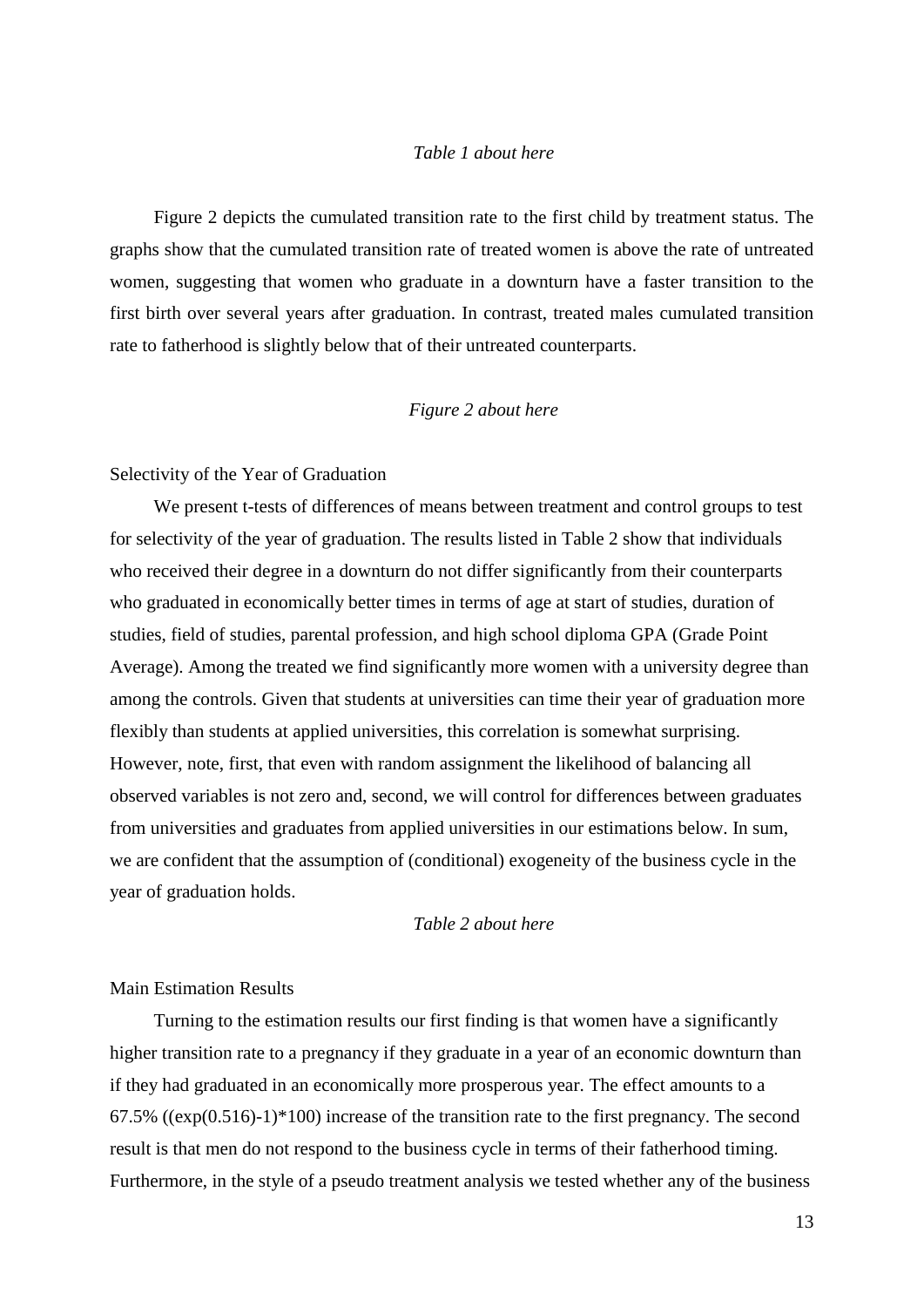cycles in the six years around graduation (from two years before until three years after) affected the transition rate into the first pregnancy. We neither expected the business cycle before graduation to affect fertility after graduation, nor did we expect the business cycle in later years after graduation to affect fertility because individuals will have chosen different career paths already in the first few years after graduation. Results are presented in Table A.1. In line with our expectations we found that for women not only the business cycle in the year of graduation but also the business cycle in the year after graduation influences the fertility probability. In contrast, neither the business cycle before nor after these two years seems to matter regarding the timing of the first pregnancy in our sample. For men, the business cycle in none of the years before or after graduation matters for their fatherhood timing. Overall, we have to reject the hypothesis that men graduating in an economic downturn postpone fatherhood. However, our results support the hypothesis that for women the opportunity cost effect is more important than the income effect.

## *Table 3 about here*

#### Time-Varying Effect

-

The model used so far treated the effect of the business cycle at graduation on fertility as being constant over time since graduation. This may not be a plausible assumption. To relax this assumption empirically and to investigate whether the effect changed over time, we introduced interaction terms between the treatment indicator *downturn* and duration dependence dummy indicators (of 1, 2 to 4, 5 to 7, and 8 and more years after graduation). Results presented in Table 4 show that for men the effect of graduating in a downturn is not significantly different from zero in any of the years. For women, in contrast, the effect of the downturn at graduation on fertility is not significantly different from zero in the first year after graduation. Yet, two to four years after graduation the female treated group has a significantly higher probability of becoming pregnant compared to the controls. This significant effect decreases over time and we do not find treated and control women to differ in their pregnancy rate after seven years after graduation.<sup>5</sup> These findings are qualitatively robust towards using alternative time intervals (Table A.3).

## *Table 4 about here*

<sup>&</sup>lt;sup>5</sup> We used Wald-Tests to assess differences between coefficients. The results of these tests are presented in Table A.2 and suggest, e.g., that the treatment effect is significantly different in the first year compared to the next interval.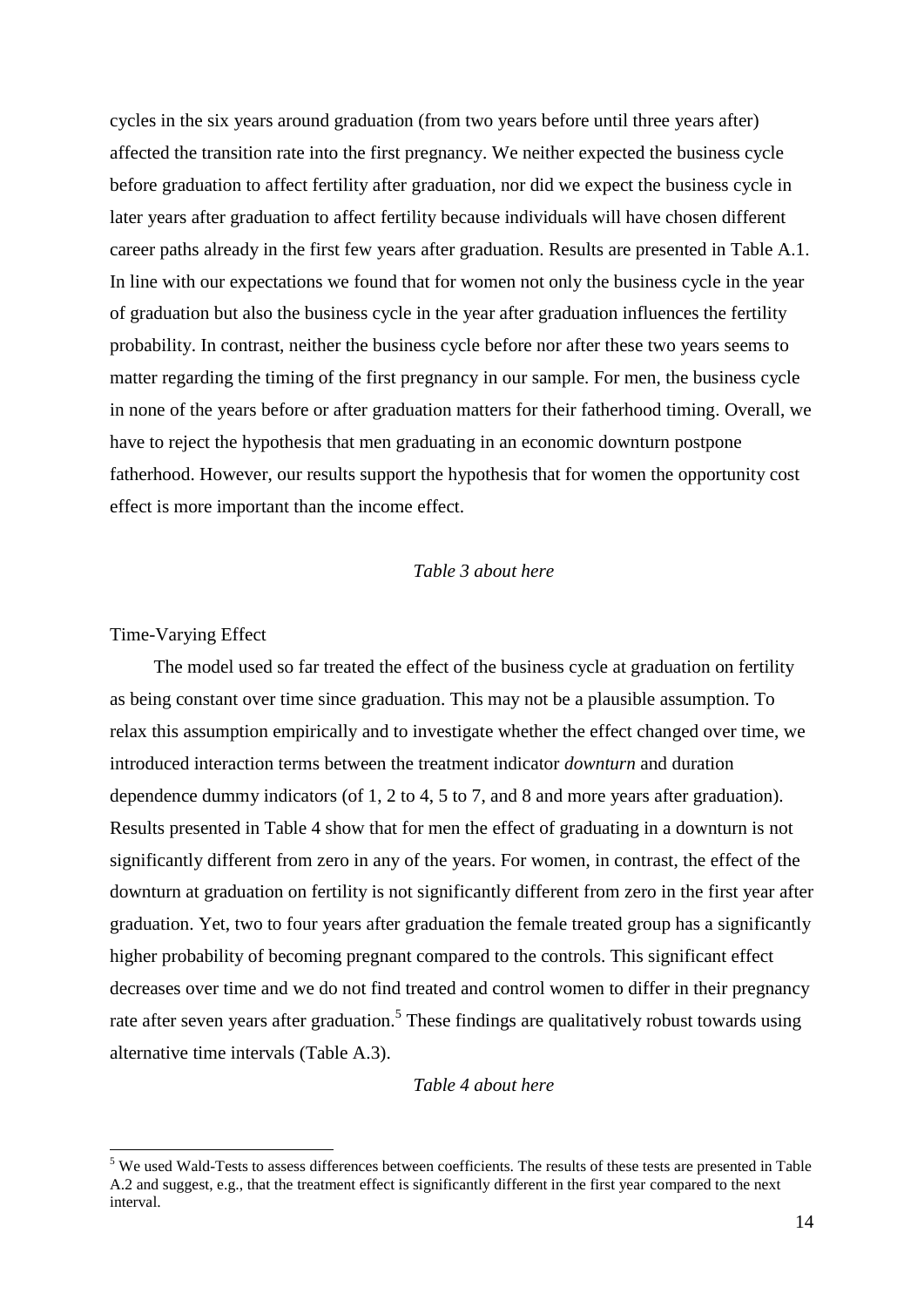#### Effect Heterogeneity Between Birth Cohorts

Examining a long observation period, we may find that individuals born earlier in our observation period responded differently to labor market prospects at graduation than individuals born in later years. To account for such effect heterogeneity between cohorts, we vary the treatment dummy with two dummies indicating being born before or in 1965, and born after 1965 (using 1965 because it is about the median birth year). The results presented in Table 5 suggest that women born in 1965 or before responded somewhat stronger to an economic downturn at graduation than women born later. Nevertheless, the results of Waldtests of difference in coefficients do not support the hypothesis that the responses between cohorts are indeed of different sizes. For men, again significant effects occur for neither group.

#### Sensitivity

In this section we will assess the sensitivity of our results and show that our main results are robust towards several checks. We present the results in the Appendix (Table A.4). First, we used a predicted year of graduation instead of the observed similarly to [Oreopoulos et al.](#page-21-12)  (2008)). To predict the year of graduation we used the month of college entry and added five (university) and, respectively, four (applied university) years. Though the coefficient becomes smaller and just misses the 10% significance level, our main finding seems qualitatively robust. Second, we dropped individuals who were older than 27 years at graduation to reduce heterogeneity among graduates and we find - though the effect among women decreases – that our main results are robust. Third, we tested whether our results are robust towards different specifications by adding dummies indicating the own professional field and parental professional field (as described in more detail in Table 2), birth cohort dummies (1960s; 1970s and 1980s; with 1940s and 1950s as reference) and the duration of studies. We find that inclusion of these variables does not change the results considerably. Fourth, using the Hodrick-Prescott filter, so far we set lambda parameter equal 100 calculating the trend of the unemployment rate. The results listed in Table A.4 show that using lambda parameter of 500 does not affect the results. Fifth, the results are also robust towards using the GDP as a measure of the business cycle. Moreover, we use the continuous HP cycle as measure of the strength of the business cycle instead of a binary downturn indicator and find a positive significant effect on the transition rate to the first pregnancy as expected. Seventh, instead of the downturn indicator based on the national unemployment rate, now we use an average of the downturn indicators on state level weighted by the state population size (as plotted in Fig.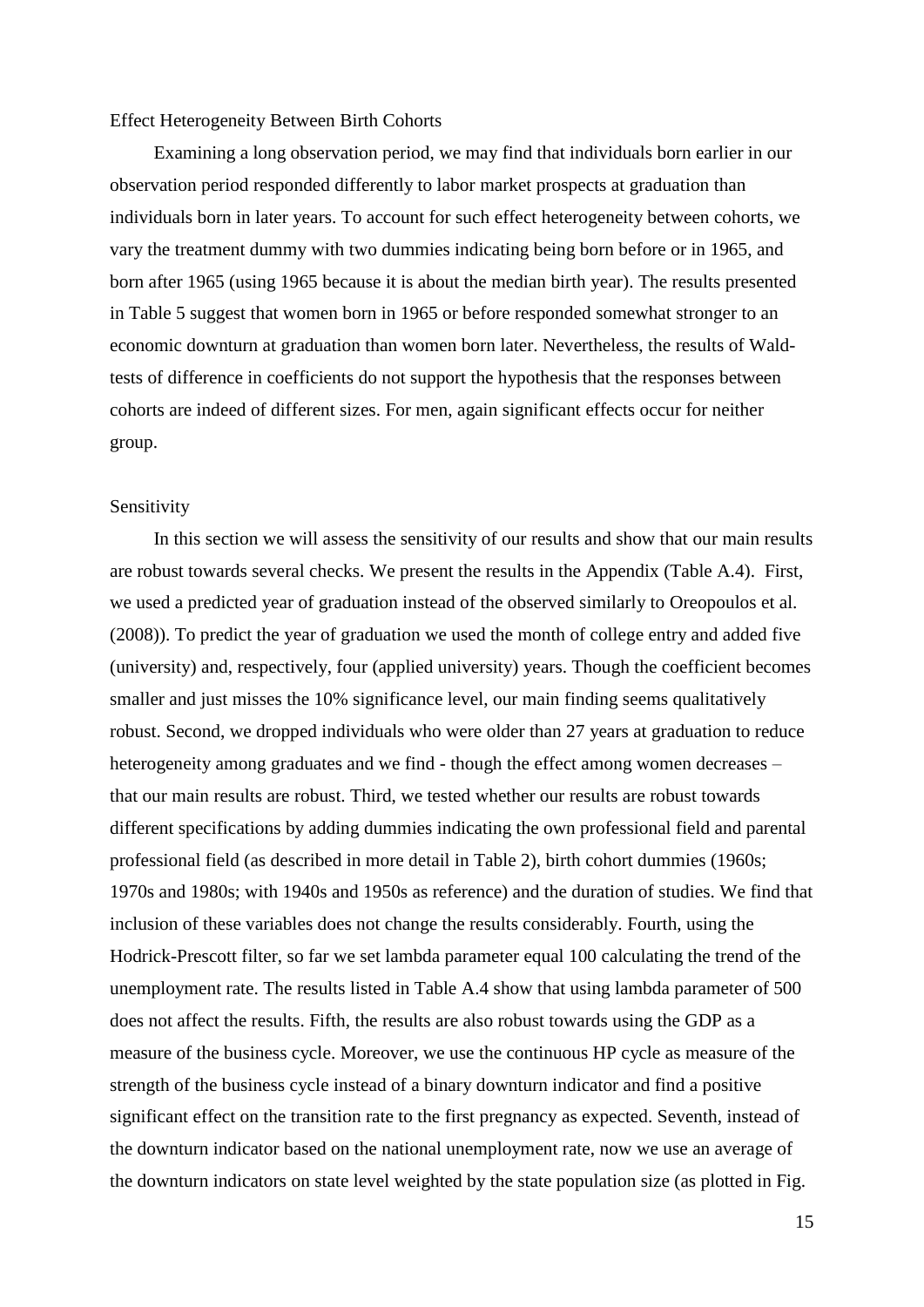A.2) to approximate the probability of a downturn in the state of graduation. The results do not change considerably. Finally, based on the subsample of which the state of graduation is available we show that our results are qualitatively robust towards using a downturn indicator based on the state level unemployment rate.

#### Quantum Effect

Our analysis concentrated on the timing of the first birth so far. Now we turn to the question whether treated individuals had a higher completed fertility to shed light on the quantum fertility effect of graduating in an economic downturn. In this step, we use OLS regressions to estimate the effect of graduation in a downturn on the total number of children born to an individual between college graduation and age 30, 35, 40 and 45 years. We find a significant positive effect of graduating in a downturn on the number of children born to a woman at ages 30 and 45 years, yet, although treated men have on average less children at age 30 than the controls, again we do not find consistent evidence of an effect of graduating in a downturn for men (Table 6). We find the effect for women to be significant at age 30, which is on average five years after graduation. While in the course of their thirties, treated and control women are not significantly different from each other, at the age of 45 years treated women have on average 0.24 children more than their counterparts who graduated in economically better times. Note, however, that these results are based on the sample of women who had already turned 45 by the time they were interviewed. Therefore, we cannot rule out that this result is driven by cohort differences.

## *Table 6 about here*

## **Conclusion**

Graduating from university in a downturn may affect family formation. Because those with tertiary education have on average the fewest children, it is important to understand what is influencing their fertility choices. For women, the theoretical prediction is ambiguous, because economic uncertainty and lower expected income may decrease fertility, or, alternatively, lower opportunity costs may lead to higher fertility. For men, in contrast, we expected a slower transition to fatherhood due to graduating in a downturn, because of prevailing higher economic uncertainty and lower expected income. Using survey data from Germany we explored these hypotheses. Germany is an interesting case to study, because birth rates for the past decades have been particularly low.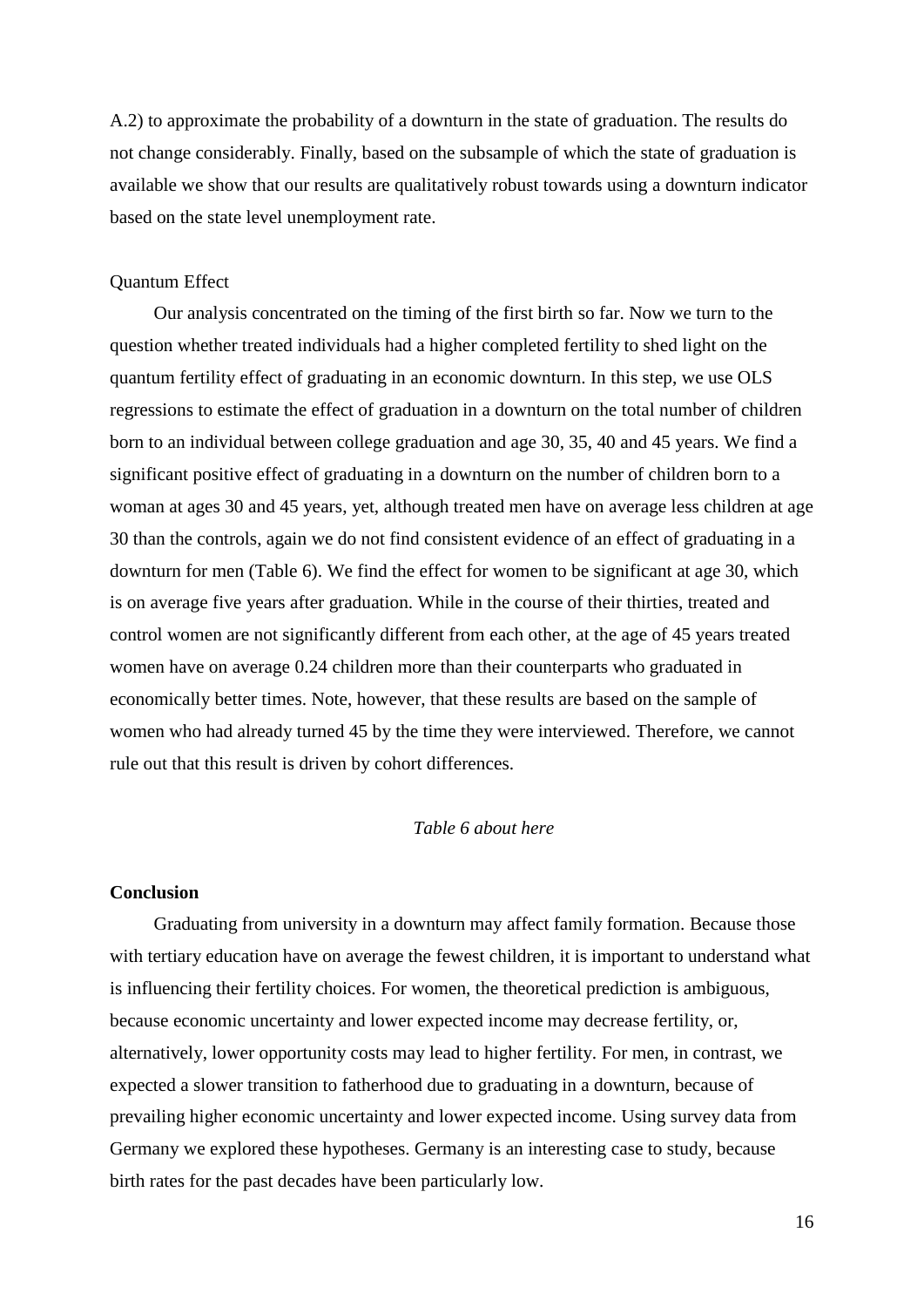Examining an observation period of over more than 30 years, we apply duration analysis and estimate the effect of graduating in an economic downturn on the transition rate to the first child. We do not find consistent evidence for effects among men. In contrast, women who graduated in a downturn speed up entry into motherhood. This result is qualitatively robust to several sensitivity checks we performed. The differences between unlucky women, i.e. women who graduated in worse economic circumstances, and their luckier counterparts are highest in the years two to four after graduation and fade out after seven years. Furthermore, we found that women born in 1965 and earlier responded somewhat stronger than women born later, but the difference was not statistically significant. We also addressed the quantum effect of graduating in worse times and found that the average number of children born to a woman measured at the age of 45 was 0.24 children higher among the treated than among the untreated for a sample of women who were at least aged 45 by the time of their last interview.

Our findings are qualitatively in line with Kondo [\(2012\)](#page-20-3) who finds bad labor market conditions in youth for women relative to men to speed up entry into first motherhood. In contrast to our evidence, she does not find these temporal effects to translate into a quantum effect. The number of children of women by their mid-thirties is not affected. Moreover, our findings are in contrast to Hershbein [\(2012\)](#page-20-1) who does not find evidence that graduating high school in a recession affects the first childbirth probability of women in the years after having left school. However, whereas Hershbein [\(2012\)](#page-20-1) studies high school graduates, in our analysis we focused on college graduates. [Maclean et al. \(2014\)\)](#page-21-4) find that men who left school in an economic downturn are less likely to have children at age forty, whereas women are more likely to be divorced and to have children. However, the authors also show that these results are driven by the responses of low-skilled individuals. Hashimoto and Kondo [\(2012\)](#page-20-2) show that fertility reactions to downturns at the time of labor market entry differ by educational status. Our findings are qualitatively in line with their finding that a recession at labor market entry increases fertility among higher educated women in Japan. The authors assume that for higher-educated women the substitution effect prevails, whereas for the lower-educated the income effect is stronger (where they had found decreased fertility due to a career start in a recession). Future research may shed further light on effect heterogeneity by education to deepen the knowledge on the socio-economic gap in fertility.

Our findings can also be related to the evidence on health effects of leaving school in a recession. Maclean [\(2013\)](#page-21-5) finds long-term adverse health effects of leaving school in a bad economy for men, whereas women graduating in a recession show fewer depressive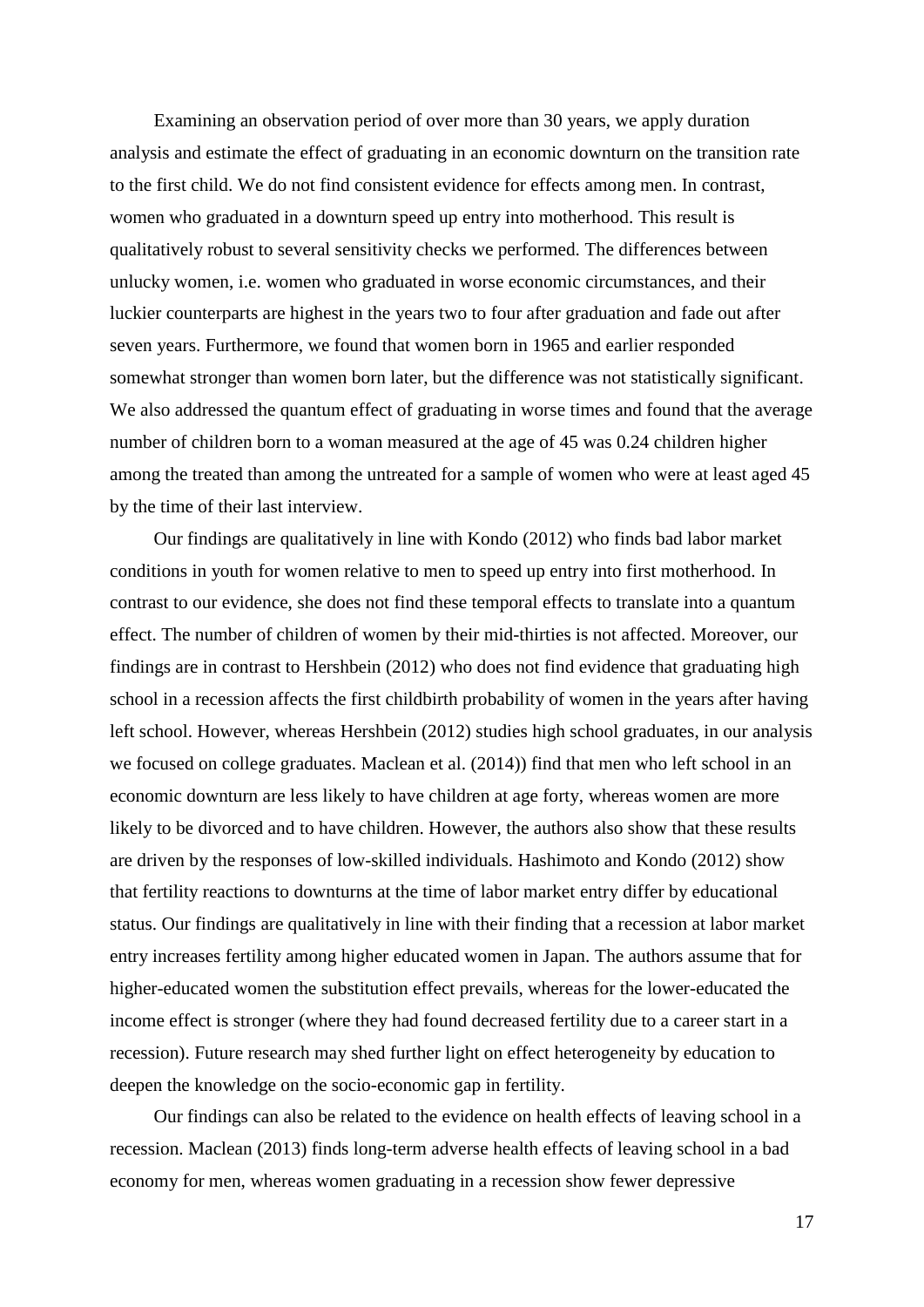symptoms at age 40. As causal channels behind these findings she assumes that worse career outcomes after leaving school in a bad economy are associated with worse health among men. In contrast, after leaving school in a bad economy, women might reconcile home production and work, what might serve as a protection from career stress leading to bad health. We did not analyze how graduating in a recession affected employment histories, because the information was surveyed retrospectively in our data making measurement errors - especially regarding employment spells that lay far in the past - more likely. It may be a pathway for future research to jointly model labor market status and fertility (potentially based on administrative data) to understand whether women substitute labor supply by home production more likely when they graduate in a recession.

Our results suggest that bad labor market entry opportunities do not only influence the fertility timing among women, but they also have an accumulative effect on completed fertility. Nevertheless, because we could not rule out that these effects on completed fertility were driven by the behavior of older cohorts, readdressing this question when data are available for later born cohorts is another fruitful pathway for future research.

Finally, our findings suggest that highly-qualified labor market entrants do not primarily base their fertility choices upon economic security and income considerations. These results are in contrast, e.g., to findings in Black et al. [\(2013\)](#page-19-3) and Lindo [\(2010\)](#page-21-3) who find a positive income effect on fertility. Our results indicate that female university graduates, instead, rather take advantage of lower opportunity costs in an economic downturn compared to economically more prosperous times and, as a result, speed up transitions to motherhood. What might explain these results? First, compared to other socio-demographic groups, university graduates have a higher expected income and a lower risk of unemployment. Thus, economic uncertainty might be lower among them than among the groups investigated in other studies. Second, country specific social policies might explain why we did not find evidence of an income effect for university graduates in Germany: for example compared to the US, Germany has not only more generous social policies targeted at families with small children [\(e.g., Gornick & Meyers, 2003\)](#page-20-5), but also is the unemployment benefit system in Germany more generous than in the US [\(e.g., Martin, 1996\)](#page-21-13). These policies might contribute to buffering economic uncertainties that could otherwise reduce fertility.

Our study adds to the yet scarce evidence on the effect of the business cycle at the time of graduation on later life outcomes. Most of the studies, however, focus on young men and on labor market outcomes (e.g., [Kahn, 2010;](#page-20-0) [Oreopoulos et al., 2012\)](#page-21-0). Our results contribute to a broader understanding of how adverse conditions at career start shape life courses. In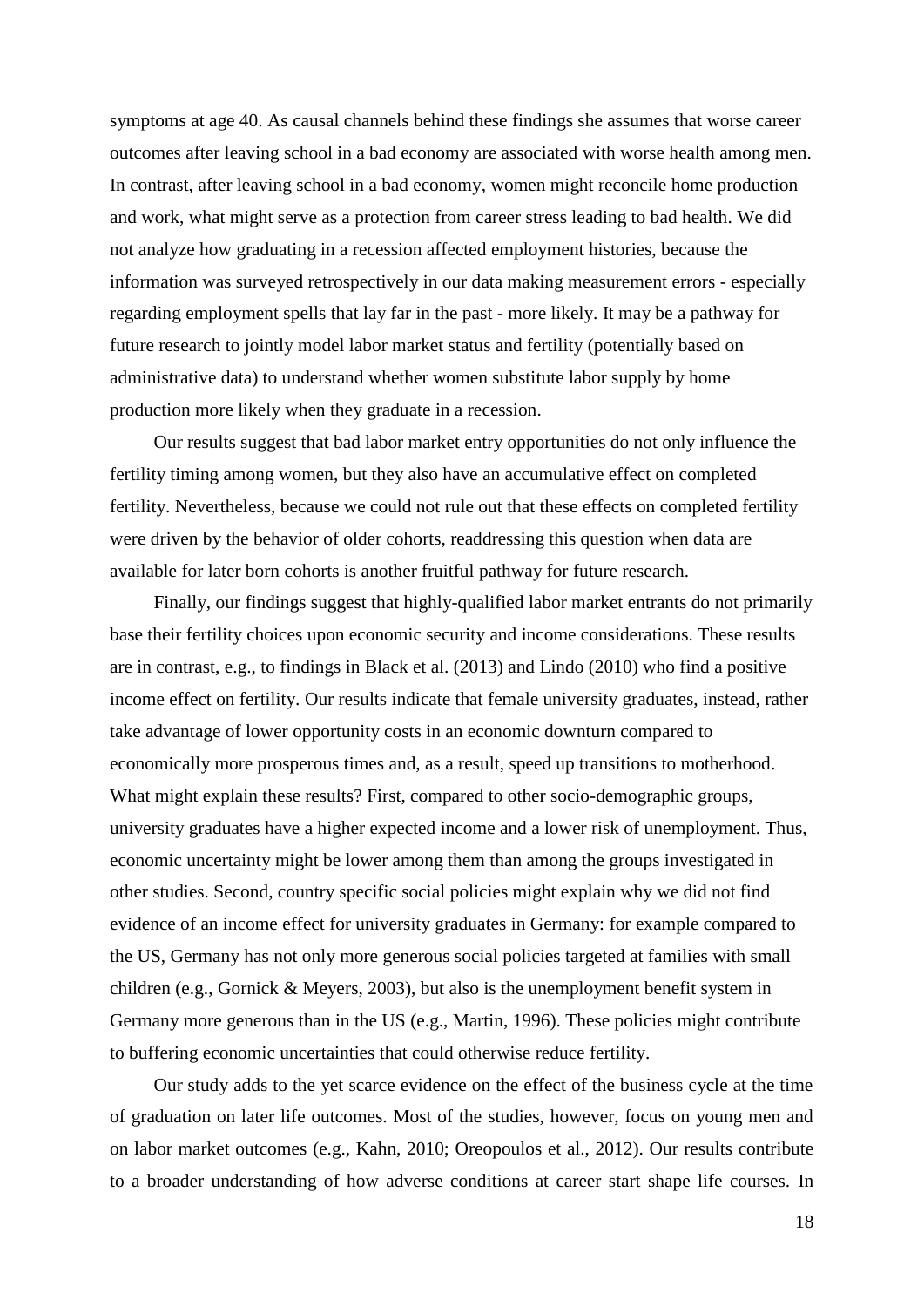sum, we show for university graduates in Germany that high-qualified men do not respond to adverse labor market entry conditions. In contrast, high-qualified women on average have a higher fertility compared to their counterparts who entered the labor market in economically better times.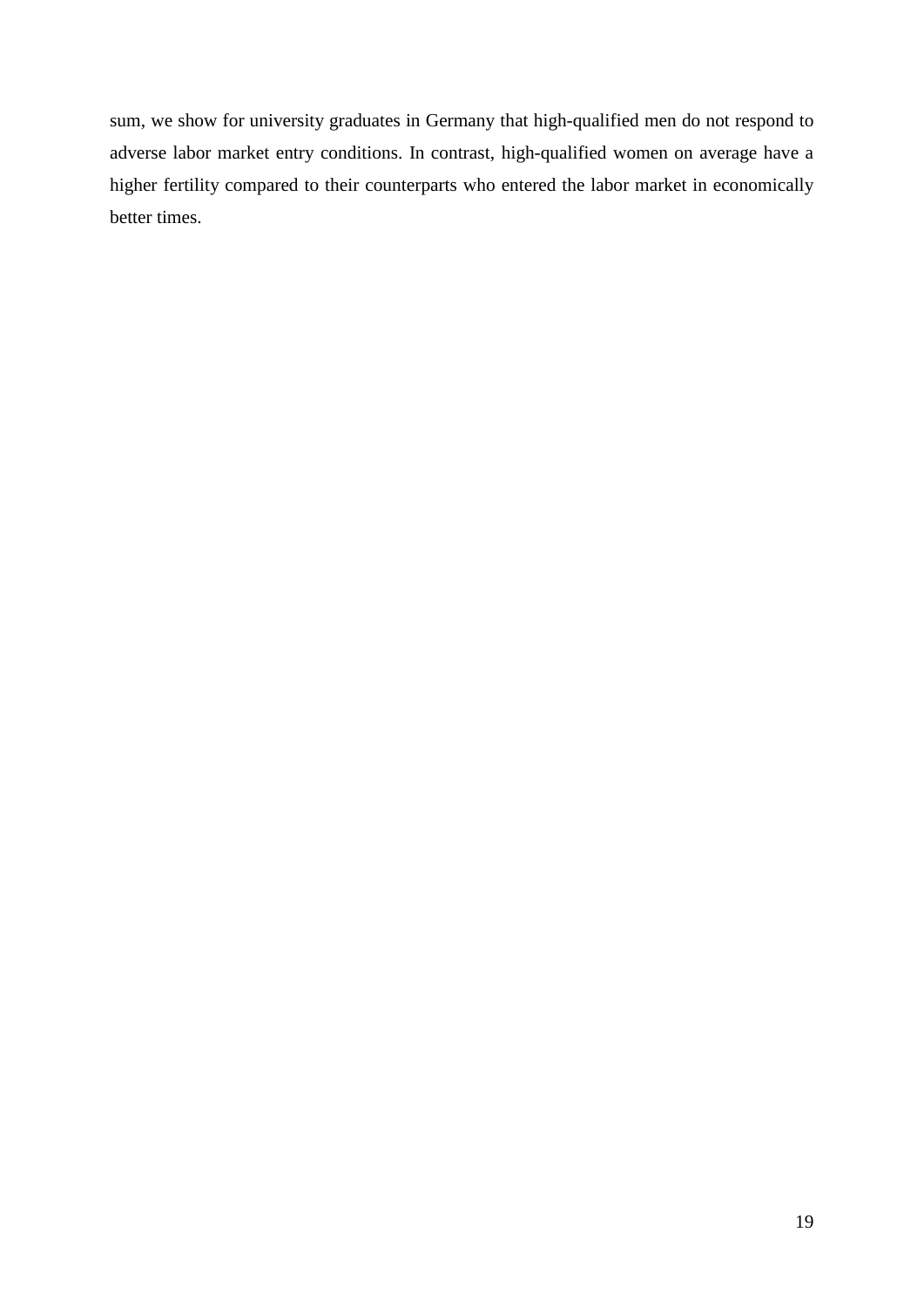#### **References**

- <span id="page-19-11"></span>Adsera, A. (2005a). Education and health of women and children. Vanishing children: From high unemployment to low fertility in developed countries. *AEA Papers and Proceeding, 95*(2), 189-193.
- <span id="page-19-7"></span>Adsera, A. (2005b). Vanishing Children: From High Unemployment to Low Fertility in Developed Countries. *American Economic Review, 95*(2), 189-193.
- <span id="page-19-2"></span>Altonji, J. G., Kahn, L. B., & Speer, J. D. (2013). Cashier or Consultant? Entry Labor Market Conditions, Field of Study, and Career Success. *Working Paper 2013*, 1-73.
- <span id="page-19-3"></span>Black, D. A., Kolesnikova, N., Sanders, S. G., & Taylor, L. J. (2013). Are Children "normal"? *The Review of Economics and Statistics, 95*(1), 21-33.
- <span id="page-19-10"></span>Blossfeld, H.-P., von Maurice, J., & Schneider, T. (2011). The National Educational Panel Study: need, main features, and research potential. *Zeitschrift für Erziehungswissenschaft, 14*(2), 5-17.
- <span id="page-19-4"></span>d'Addio, A. C., & Mira d'Ercole, M. (2005). Trends and determinants of fertility rates in OECD countries: The role of policies. *OECD Social, Employment and Migration Working Papers No. 15*.
- <span id="page-19-0"></span>Davis, S. J., & von Wachter, T. M. (2011). Recessions and the Costs of Job Loss. *Prepared for the Brookings Papers on Economic Activity*. doi[:http://www.columbia.edu/~vw2112/papers//Recessions\\_and\\_the\\_Costs\\_of\\_Job\\_L](http://www.columbia.edu/~vw2112/papers/Recessions_and_the_Costs_of_Job_Loss_23_November_2011.pdf) [oss\\_23\\_November\\_2011.pdf](http://www.columbia.edu/~vw2112/papers/Recessions_and_the_Costs_of_Job_Loss_23_November_2011.pdf)
- <span id="page-19-8"></span>Del Bono, E., Weber, A., & Winter-Ebmer, R. (2012). Clash of career and family: Fertility decisions after job displacement. *Journal of the European Economic Association, 10*(4), 659-683. doi: 610.1111/j.1542-4774.2012.01074.x.
- <span id="page-19-6"></span>Federal Statistical Office of Germany. (2013a). Daten zu Geburten, Kinderlosigkeit und Familien Ergebnisse des Mikrozensus 2012 Tabellen zur Pressekonferenz am 07. November 2013 in Berlin.
- <span id="page-19-5"></span>Federal Statistical Office of Germany. (2013b). Statistical Yearbook. Germany Extract Chapter 2. Population, families, living arrangements 2012.
- <span id="page-19-9"></span>Goldin, C. (2004). The Long Road to the Fast Track: Career and Family. *Annals of the American Academy of Political and Social Science, 596*, 20-35.
- <span id="page-19-1"></span>Goldstein, J. R., Kreyenfeld, M., Jasilioniene, A., & Karaman Örsal, D. D. (2013). Fertility reactions to the 'Great Recession' in Europe: Recent evidence from order-specific data. *Demographic Research, 29*(4), 85-104.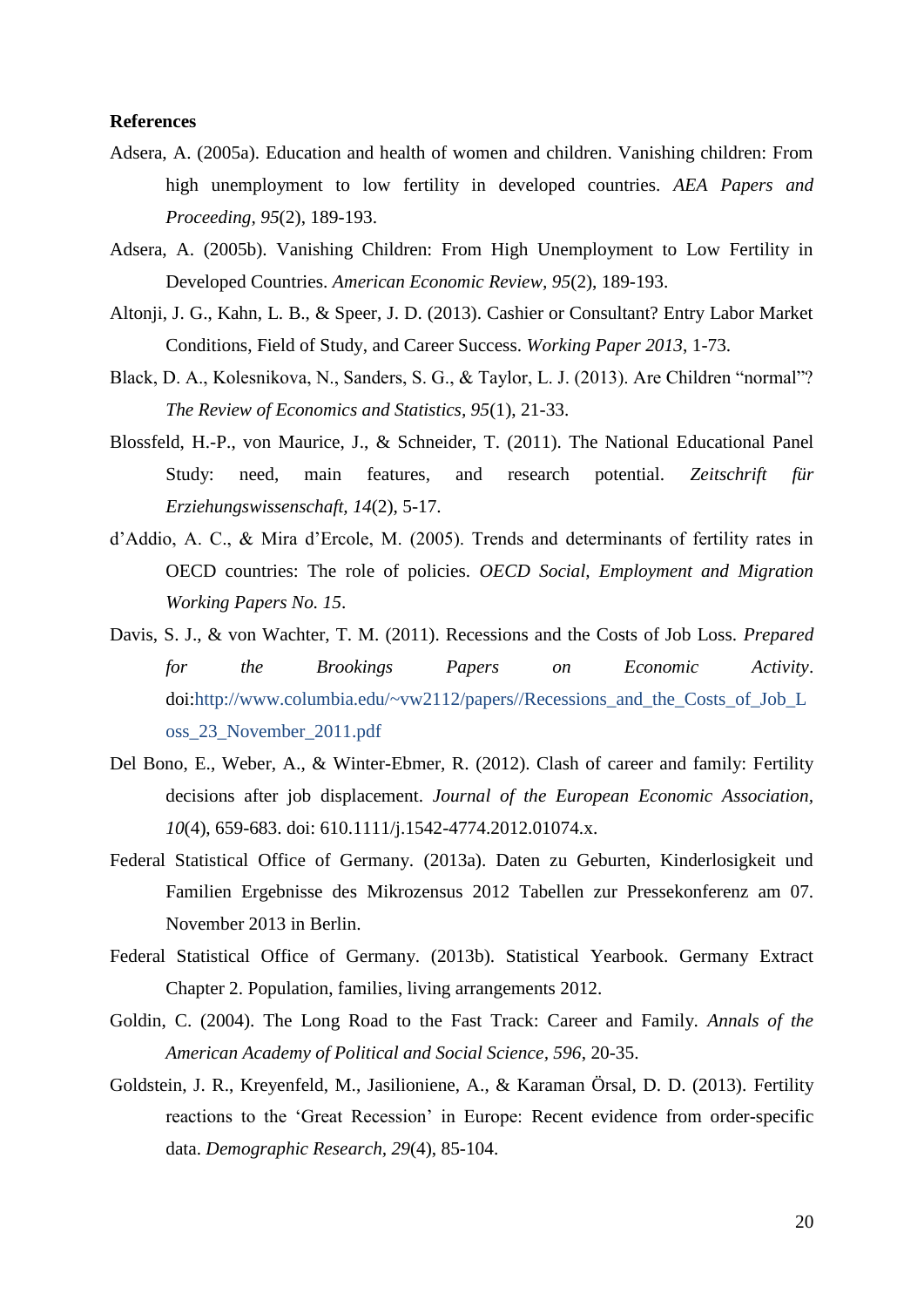- <span id="page-20-5"></span>Gornick, J. C., & Meyers, M. K. (2003). *Families That Work: Policies for Reconciling Parenthood and Employment*. New York: Russell Sage Foundation.
- <span id="page-20-2"></span>Hashimoto, Y., & Kondo, A. (2012). Long-term effects of labor market conditions on family formation for Japanese youth. *Journal of the Japanese and International Economies, 26*(1), 1-22.
- <span id="page-20-12"></span>Heckman, J., & Singer, B. (1984). A method for minimizing the impact of distributional assumptions in econometric models for duration data. *Econometrica, 52*(2), 271-320.
- <span id="page-20-1"></span>Hershbein, B. J. (2012). Graduating High School in a Recession: Work, Education, and Home Production. *The B.E. Journal of Economic Analysis & Policy, 12*(1), 1-29.
- <span id="page-20-4"></span>Hessel, P., & Avendano, M. (2013). Are economic recessions at the time of leaving school associated with worse physical functioning in later life? *Annals of epidemology, In press*.
- <span id="page-20-7"></span>Hofmann, B., & Hohmeyer, K. (2013). Perceived Economic Uncertainty and Fertility: Evidence From a Labor Market Reform. *Journal of Marriage and Family, 75*(2), 503- 521.
- <span id="page-20-0"></span>Kahn, L. B. (2010). The long-term labor market consequences of graduating from college in a bad economy. *Labour Economics, 17*(2), 303-316.
- <span id="page-20-6"></span>Karaman Örsal, D. D., & Goldstein, J. R. (2010). The Increasing Importance of Economic Conditions on Fertility. *MPIDR Working Paper 14/2010*. N:\Ablagen\D01700- FBC2\MitarbeiterDoktoranden\Hohmeyer\Literatur\Fertility\graduation
- <span id="page-20-10"></span>Kleinert, C., Matthes, B., Antoni, M., Drasch, K., Ruland, M., & Trahms, A. (2011). ALWA – New Life Course Data for Germany. *Schmollers Jahrbuch, 131*(4), 625-634.
- <span id="page-20-3"></span>Kondo, A. (2012). Gender-specific labor market conditions and family formation. *Journal of Population Economics, 25*(1), 151-174.
- <span id="page-20-9"></span>Konietzka, D., & Kreyenfeld, M. (2010). The growing educational divide in mothers' employment: an investigation based on the German micro-censuses 1976–2004. *Work, Employment and Society, 24*(2), 260-278.
- <span id="page-20-11"></span>Krabel, S., & Flöther, C. (2012). Here Today, Gone Tomorrow? Regional Labour Mobility of German University Graduates. *Regional Studies*(iFirst), DOI: 10.1080/00343404.00342012.00739282.
- <span id="page-20-8"></span>Kreyenfeld, M. (2010). Uncertainties in female employment careers and the postponement of parenthood in Germany. *European Sociological Review, 26*(3), 351-366, doi:310.1093/esr/jcp1026.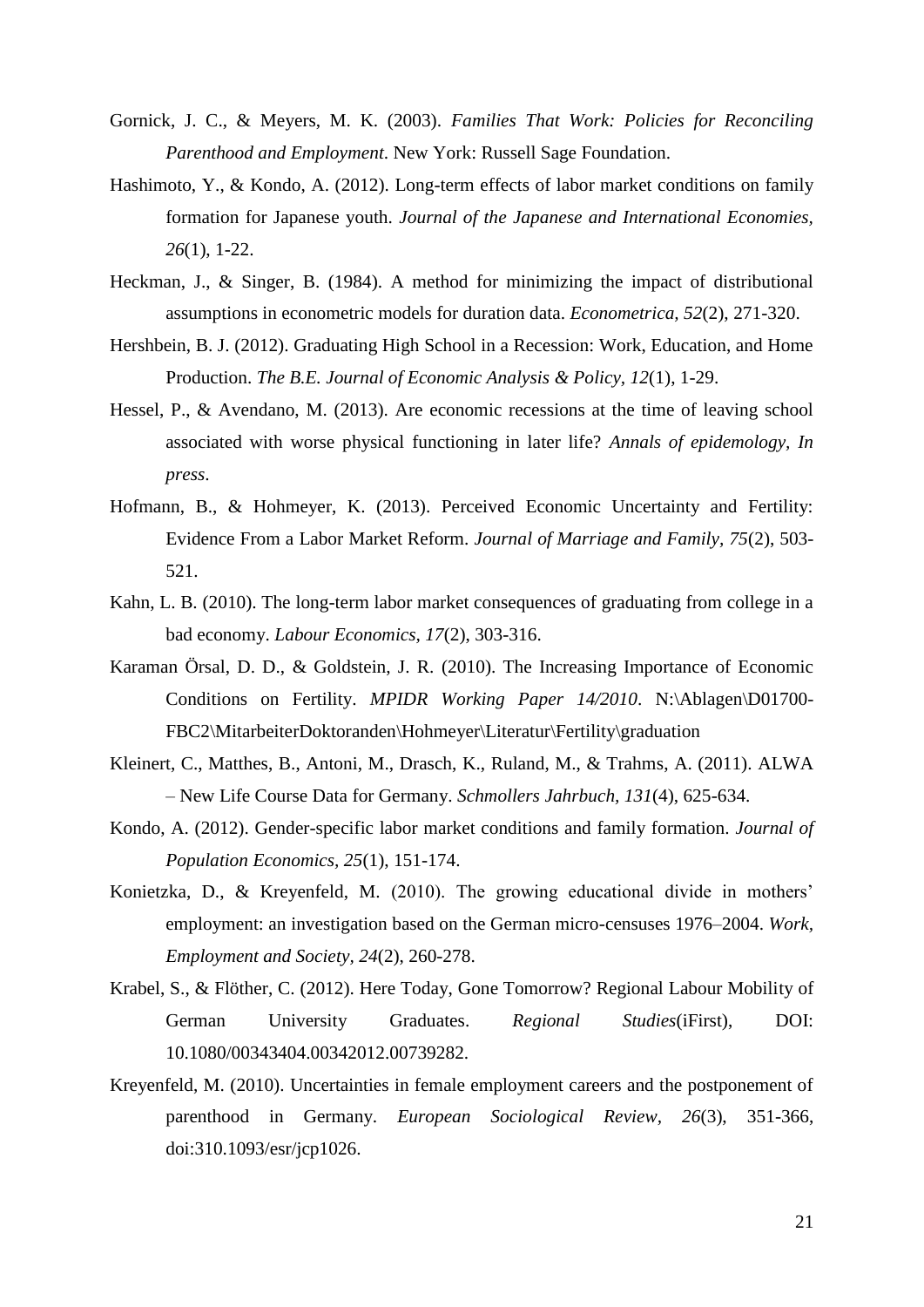- <span id="page-21-2"></span>Kreyenfeld, M., & Andersson, G. (2013). Socioeconomic Differences in the Unemployment and Fertility Nexus: A Comparison of Denmark and Germany. *MPIDR Working Paper 8/2013*.
- <span id="page-21-1"></span>Leist, A. K., Hessel, P., & Avendano, M. (2013). Do economic recessions during early and mid-adulthood influence cognitive functions in older age? *Journal of epidmeology and community health, 68*(2), 151-158.
- <span id="page-21-3"></span>Lindo, J. (2010). Are Children Really Inferior Goods?: Evidence from Displacement-Driven Income Shocks. *The Journal of Human Resources, 45*(2), 301-327.
- <span id="page-21-5"></span>Maclean, J. C. (2013). The health effects of leaving school in a bad economy. *Journal of Health Economics, 32*(5), 951-964.
- <span id="page-21-4"></span>Maclean, J. C., Covington, R., & Sikora, A. (2014). Leaving school in an economic downturn: Long-run effects on marriage and fertility. *March 2014, Paper presented at the PAA Conference May 2014*.
- <span id="page-21-8"></span>Malthus, T. R. (1798). *An essay on the principles of population*. Oxford: Oxford University Press.
- <span id="page-21-13"></span>Martin, J. P. (1996). Measures of replacement rates for the purpose of international comparisons: a note. *OECD Economic Studies No. 26*.
- <span id="page-21-7"></span>OECD. (2008). Higher Education to 2030. Volume 1: Demography. Chapter 10: The Reversal of Gender Inequalities in Higher Education: An On-going Trend.
- <span id="page-21-6"></span>OECD. (2013). Education at a Glance 2013: OECD Indicators. *OECD Publishing*.
- <span id="page-21-12"></span>Oreopoulos, P., von Wachter, T. M., & Heisz, A. (2008). The Short- and Long-Term Career Effects of Graduating in a Recession: Hysteresis and Heterogeneity in the Market for College Graduates. *IZA Discussion Paper 3578*.
- <span id="page-21-0"></span>Oreopoulos, P., von Wachter, T. M., & Heisz, A. (2012). The Short- and Long-Term Career Effects of Graduating in a Recession. *American Economic Journal: Applied Economics, 4*(1), 1-29.
- <span id="page-21-9"></span>Schmieder, J. F., Wachter, T. v., & Bender, S. (2010). The long-term impact of job displacement in Germany during the 1982 recession on earnings, income, and employment. *IAB-Discussion Paper, 01/2010*.
- <span id="page-21-11"></span>Skirbekk, V., Kohler, H.-P., & Prskawetz, A. (2004). Birth Month, School Graduation, and the Timing of Births and Marriages. *Demography, 41*(3), 547-568.
- <span id="page-21-10"></span>Skopek, J. (2013). Data Manual Starting Cohort 6. Adult Education and Lifelong Learning. Release 3.0.1.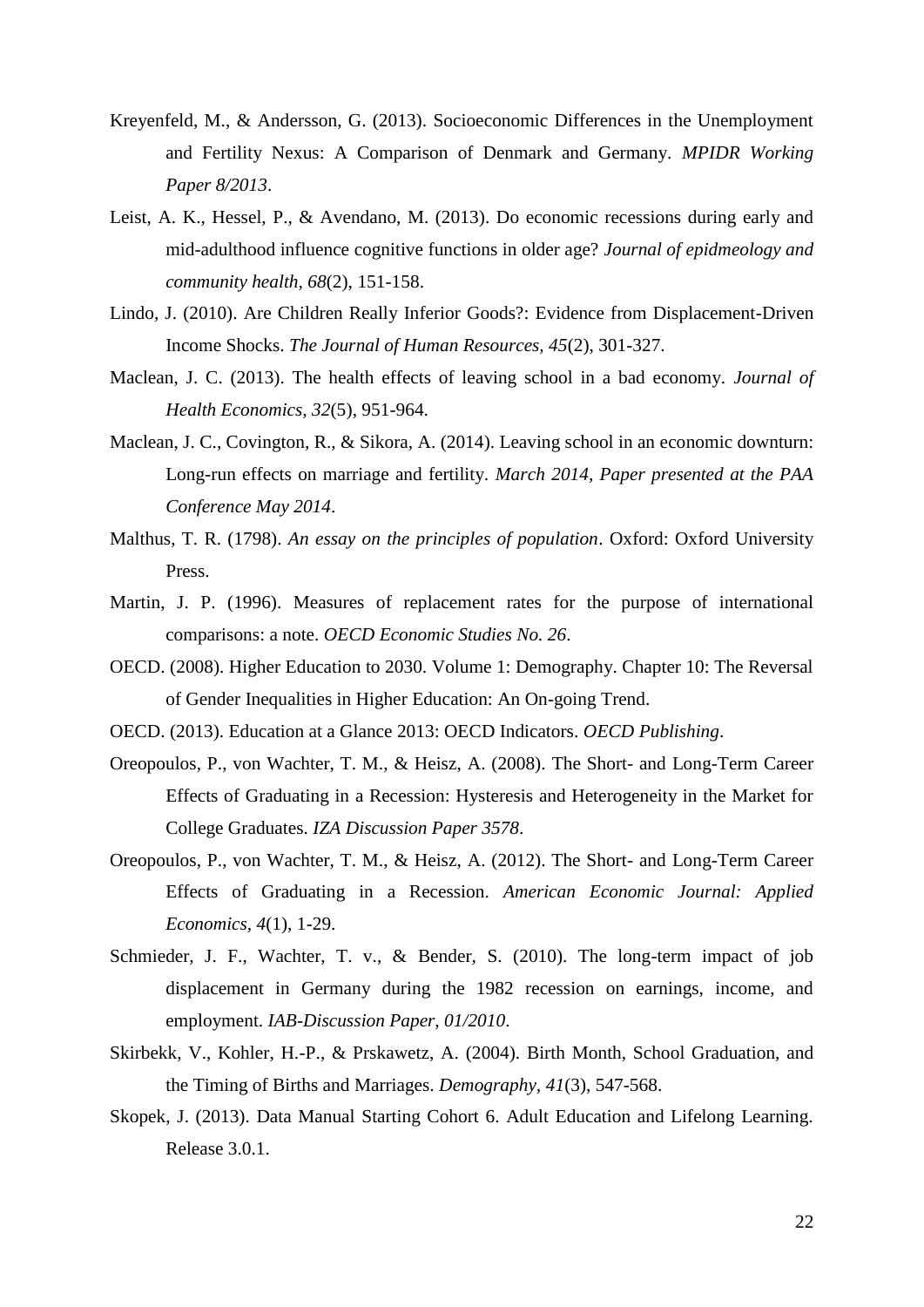- <span id="page-22-1"></span>Sobotka, T., Skirbekk, V., & Philipov, D. (2011). Economic recession and fertility in the developed world. *Population and Development Review, 37*(2), 267-306. doi: 210.1111/j.1728-4457.2011.00411.x.
- <span id="page-22-3"></span>Testa, M. R., & Basten, S. (2012). Have lifetime fertility intentions declined during the "Great Recession"?, 1-42.
- <span id="page-22-5"></span>van den Berg, G. J. (2001). Duration models: Specification, identification and multiple durations. In J. J. Heckman & E. Leamer (Eds.), *Handbook of Econometrics* (Vol. 5, pp. 3381-3460): Elsevier.
- <span id="page-22-0"></span>van den Berg, G. J., Lindeboom, M., & Portrait, F. (2006). Economic Conditions Early in Life and Individual Mortality. *The American Economic Review, 96*(1), 290-302.
- <span id="page-22-2"></span>Wolbers, M. H. J. (2007). Employment Insecurity at Labour Market Entry and Its Impact on Parental Home Leaving and Family Formation: A Comparative Study among Recent Graduates in Eight European Countries. *International Journal of Comparative Sociology, 48*(6), 481-507.
- <span id="page-22-4"></span>Wozniak, A. (2010). Are College Graduates More Responsive to Distant Labor Market Opportunities? *The Journal of Human Resources, 45*(4), 944-970.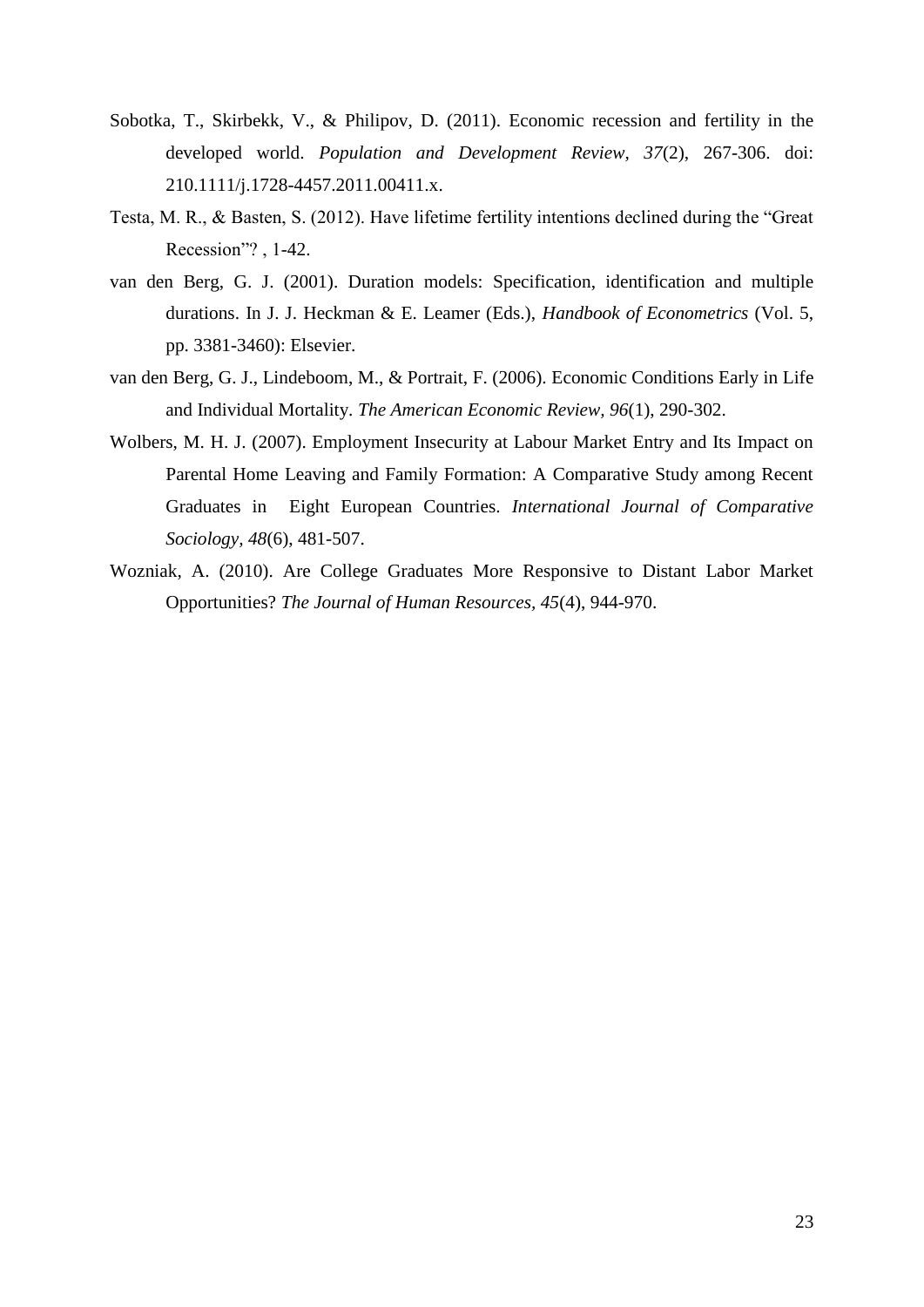# **Tables and Figures**

|                                | Women     | Men       |
|--------------------------------|-----------|-----------|
| Age at graduation (in years)   | 24.9(2.3) | 25.8(2.4) |
| East Germany (in %)            | 2.0       | 1.4       |
| University degree (in $\%$ )   | 67.2      | 58.2      |
| Trend unemployment rate (in %) | 9.0(2.4)  | 8.6(2.7)  |
| Downturn at graduation (in %)  | 57.2      | 54.9      |
|                                | 701       | 955       |

*Table 1: Descriptive Statistics of Control Variables*

*Notes*: Standard deviation of continuous variables in parentheses.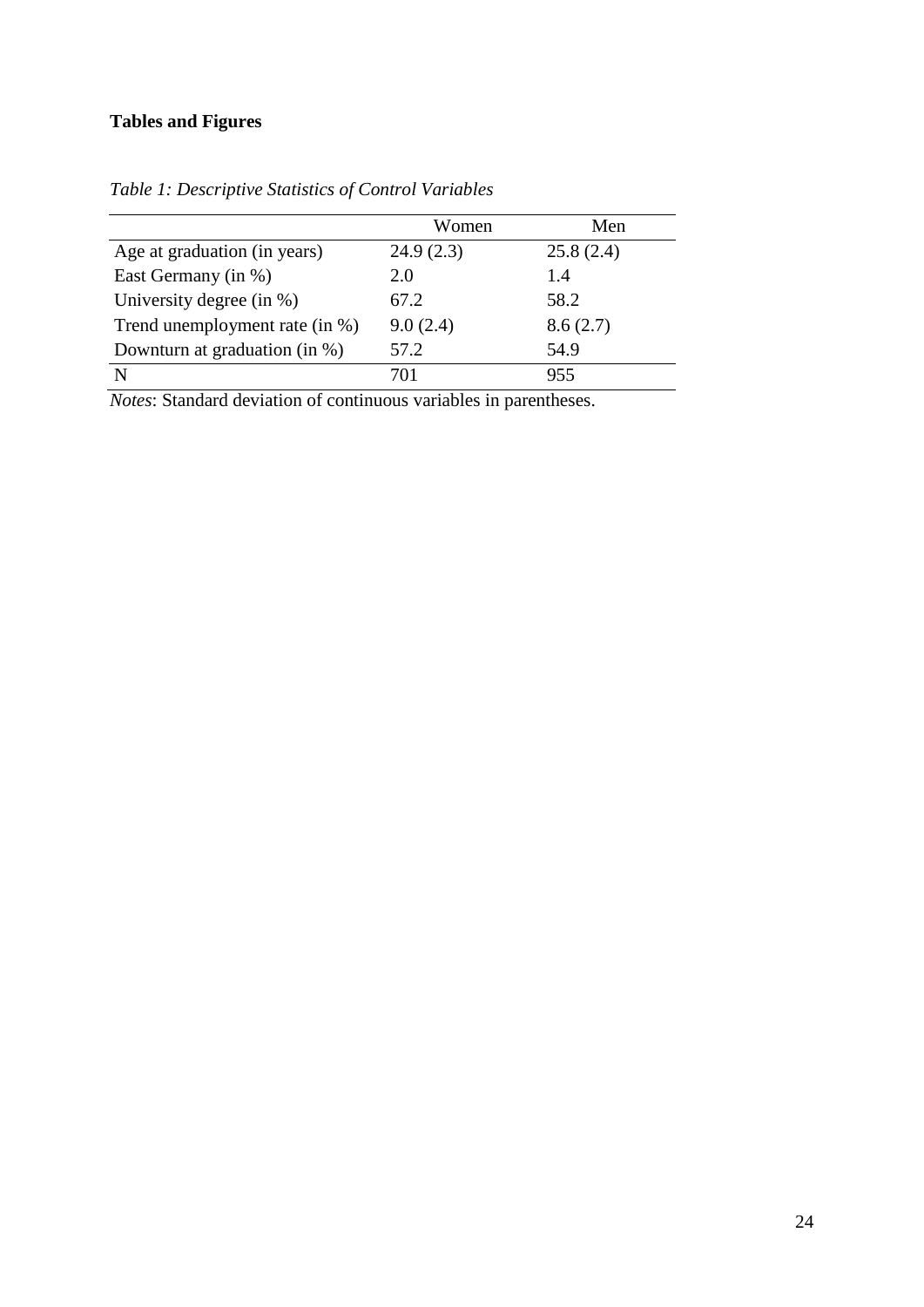|                                      | Women   |         |           | Men     |         |           |  |
|--------------------------------------|---------|---------|-----------|---------|---------|-----------|--|
|                                      |         |         | P-value   |         |         | P-value   |  |
|                                      | Treated | Control | of t-test | Treated | Control | of t-test |  |
| Duration of studies (in months)      | 57.47   | 56.11   | .46       | 59.47   | 58.35   | .50       |  |
| Own profession:                      |         |         |           |         |         |           |  |
| Industry                             | .04     | .05     | .75       | .26     | .24     | .56       |  |
| Science and technique                | .09     | .11     | .53       | .17     | .15     | .59       |  |
| Administration (private sector)      | .17     | .18     | .7        | .16     | .13     | .30       |  |
| Health, social sector, education     | .43     | .39     | .33       | .16     | .20     | .14       |  |
| Arts and social science              |         |         |           |         |         |           |  |
| Parental profession:                 | .18     | .19     | .81       | .10     | .12     | .38       |  |
| F: Employee (white collar)           | .43     | .4      | $.5\,$    | .45     | .42     | .45       |  |
| F: Civil servant                     | .24     | .21     | .46       | .16     | .18     | .44       |  |
| F: Self employed                     | .19     | .23     | .19       | .19     | .19     | .84       |  |
| M: Not employed                      | .34     | .30     | .26       | .29     | .29     | .99       |  |
| M: Employee (blue collar)            | .08     | .06     | .24       | .14     | .14     | .85       |  |
| M: Employee (white collar)           | .44     | .45     | .84       | .42     | .41     | .68       |  |
| Age at graduation (in years)         | 25      | 24.88   | .51       | 25.86   | 25.71   | .35       |  |
| University <sup>a</sup>              | .70     | .64     | .09       | .56     | .61     | .14       |  |
| High School Diploma GPA <sup>b</sup> | 2.34    | 2.27    | .23       | 2.3     | 2.35    | .32       |  |
| N                                    | 401     | 300     |           | 524     | 431     |           |  |

|--|

*Notes*: <sup>a</sup> Reference category: applied university. <sup>b</sup> Due to missing values sample size reduces to 467 (women) and 566 (men) for t-test of this variable.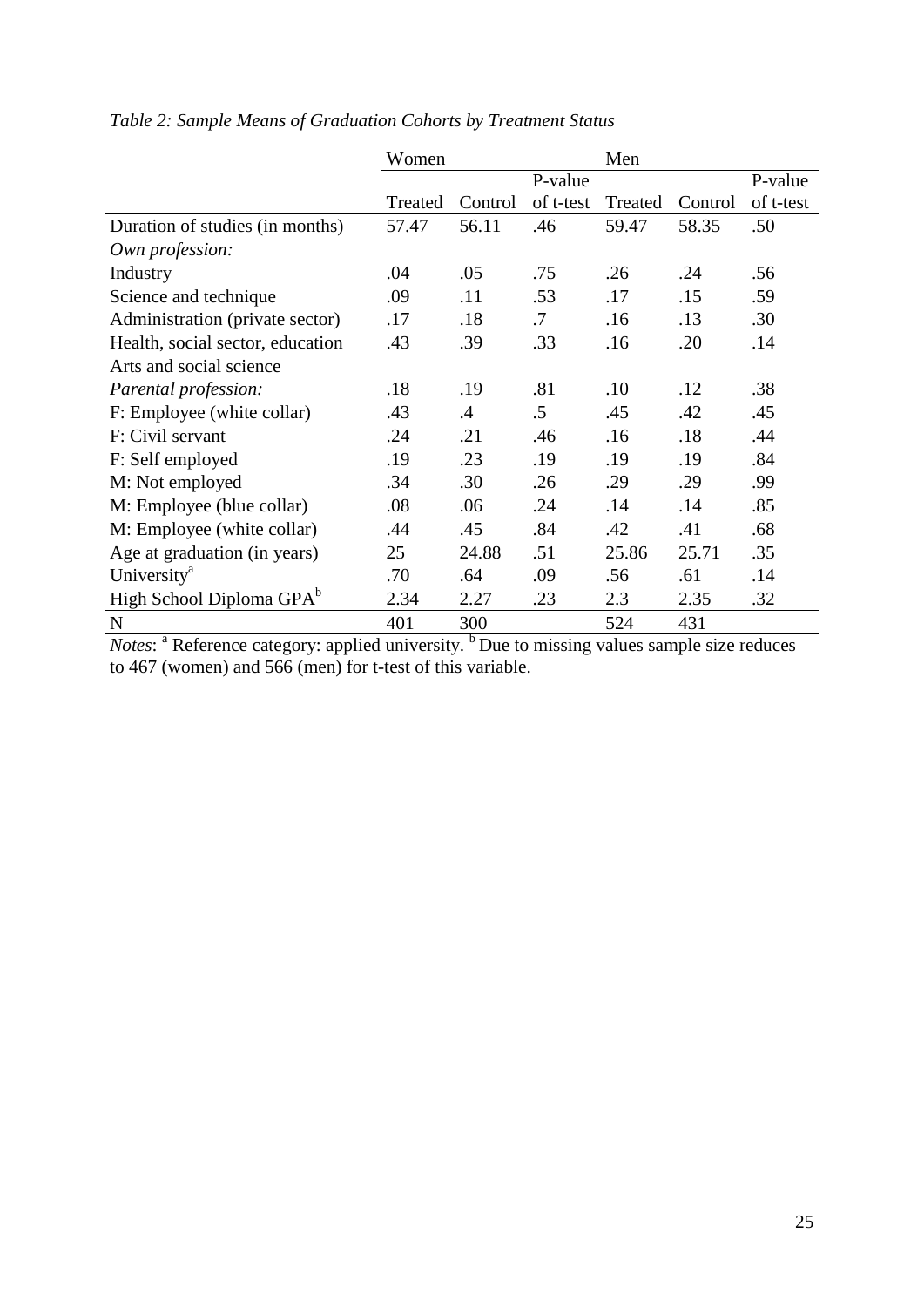|                            | Women              |                  | Men         |         |  |  |
|----------------------------|--------------------|------------------|-------------|---------|--|--|
|                            | Coeff.             | S.E.             | Coeff.      | S.E.    |  |  |
| Downturn                   | $0.516**$          | (0.162)          | $-0.036$    | (0.127) |  |  |
| Trend unemployment rate    | $-0.061$           | (0.070)          | $-0.121*$   | (0.049) |  |  |
| Current downturn           | 0.017              | (0.078)          | 0.048       | (0.068) |  |  |
| Current trend unemployment |                    |                  |             |         |  |  |
| rate                       | $-0.024$           | (0.071)          | 0.049       | (0.052) |  |  |
| Log years after graduation | 1.349***           | (0.134)          | $1.123***$  | (0.090) |  |  |
| Age                        | 1.157 <sup>†</sup> | 0.559<br>(0.645) |             | (0.432) |  |  |
| Age squared                | $-0.020$           | (0.013)          | $-0.009$    | (0.008) |  |  |
| <b>East Germany</b>        | 0.329              | (0.596)          | 0.016       | (0.833) |  |  |
| University                 | 0.027              | (0.175)          | $-0.049$    | (0.135) |  |  |
| Constant                   | $-23.820**$        | (8.129)          | $-15.320**$ | (5.714) |  |  |
| $\mu_2$                    | 4.306***           | (1.119)          | 3.590***    | (0.798) |  |  |
| Logit coeff. of $p(\mu_2)$ | $0.833***$         | (0.143)          | $0.799***$  | (0.149) |  |  |
| <b>BIC</b>                 |                    | 2,961            |             | 4,274   |  |  |
| <b>AIC</b>                 |                    | 2,881            | 4,189       |         |  |  |
| N(obs)                     |                    | 701              | 952         |         |  |  |
| N(years)                   |                    | 5,812            | 8,422       |         |  |  |

*Table 3: Effect of Graduation in an Economic Downturn on Timing of First Parenthood* 

*Notes*: Table contains coefficients of discrete time mixed proportional hazard model with unobserved heterogeneity (two mass points). Dependent variable: probability of first pregnancy in year *t*. Independent variables measured in year of graduation if not stated otherwise. Bootstrapped standard errors are stratified by year of graduation and clustered by individual.

†p ‹ .10; \*p ‹ .05; \*\*p ‹ .01; \*\*\*p ‹ .001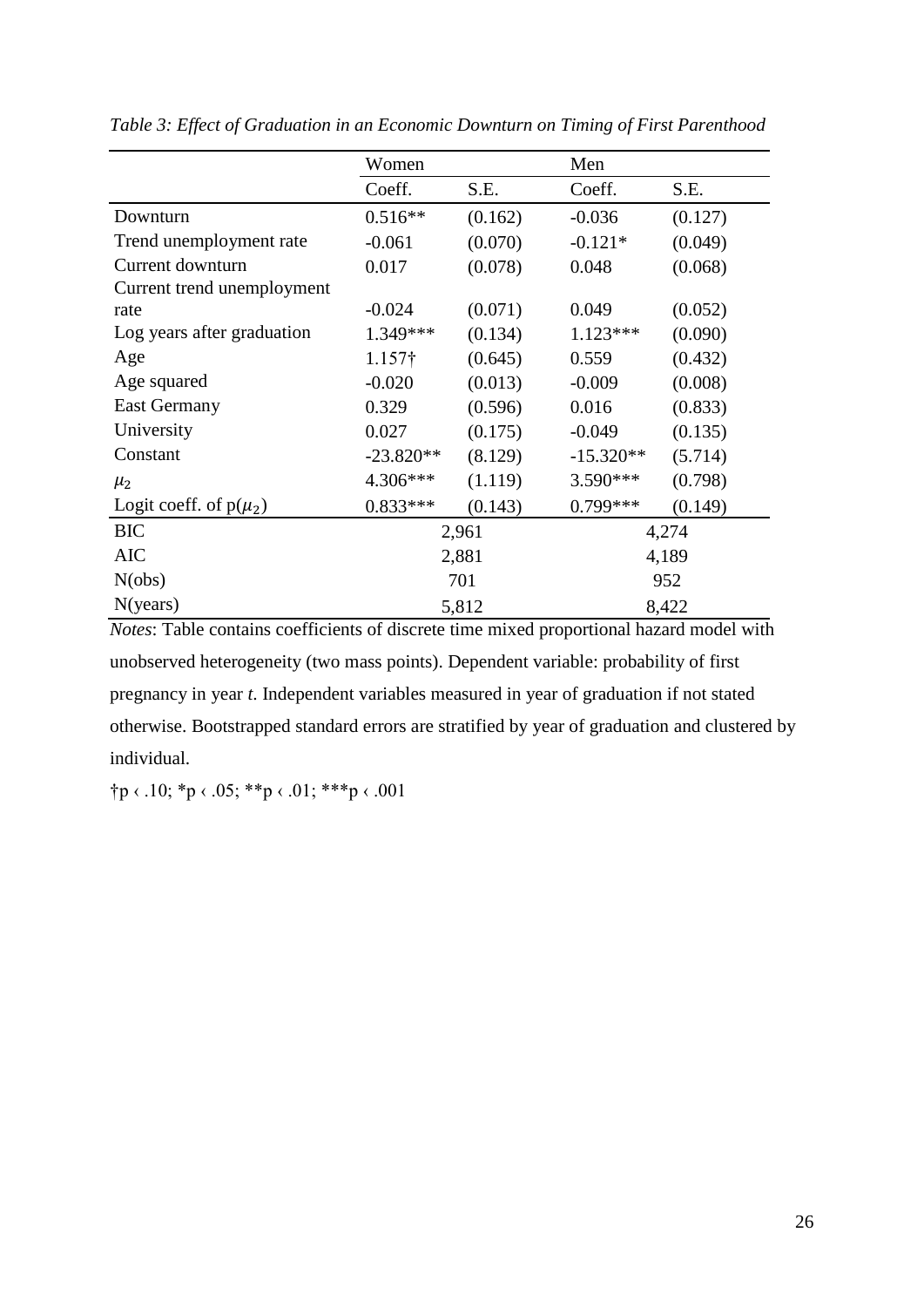## *Table 4: Time-varying Effects*

|                            | Women          |                     | Men         |         |  |
|----------------------------|----------------|---------------------|-------------|---------|--|
|                            | Coeff.         | S.E.                | Coeff.      | S.E.    |  |
| Downturn * year 1          | $-0.095$       | (0.242)             | $-0.133$    | (0.196) |  |
| Downturn * year 2-4        | $0.674***$     | (0.152)             | 0.019       | (0.127) |  |
| Downturn * year 5-7        | $0.406\dagger$ | (0.219)             | $-0.076$    | (0.162) |  |
| Downturn $*$ year $>7$     | $-0.283$       | (0.325)             | 0.114       | (0.242) |  |
| Trend unemployment rate    | $-0.096$       | (0.066)             | $-0.130**$  | (0.049) |  |
| Current trend unemployment |                |                     |             |         |  |
| rate                       | 0.041          | (0.073)             | 0.058       | (0.051) |  |
| Current downturn           | 0.032          | (0.077)<br>0.049    |             | (0.069) |  |
| Log years after graduation | 1.198***       | 1.088***<br>(0.141) |             | (0.111) |  |
| Age                        | $1.019\dagger$ | (0.594)             | 0.545       | (0.415) |  |
| Age squared                | $-0.018$       | (0.012)<br>$-0.008$ |             | (0.008) |  |
| <b>East Germany</b>        | 0.370          | (0.677)             | 0.014       | (0.770) |  |
| University                 | $-0.024$       | (0.154)             | $-0.039$    | (0.140) |  |
| Constant                   | $-32.986***$   | (8.110)             | $-15.061**$ | (5.461) |  |
| $\mu_{2}$                  | 15.529***      | (3.815)             | $3.567***$  | (0.239) |  |
| Logit coeff. of $p(\mu_2)$ | 1.116***       | (0.182)             | $0.772***$  | (0.159) |  |
| <b>BIC</b>                 |                | 2,956               |             | 4,299   |  |
| <b>AIC</b>                 |                | 2,863               |             | 4,194   |  |
| N(obs)                     | 701            |                     |             | 952     |  |
| N(years)                   |                | 5,812               | 8,422       |         |  |

*Notes*: Table contains coefficients of discrete time mixed proportional hazard model with unobserved heterogeneity (two mass points). Dependent variable: probability of first pregnancy in year *t*. Independent variables measured in year of graduation if not stated otherwise. Bootstrapped standard errors are stratified by year of graduation and clustered by individual.

†p ‹ .10; \*p ‹ .05; \*\*p ‹ .01; \*\*\*p ‹ .001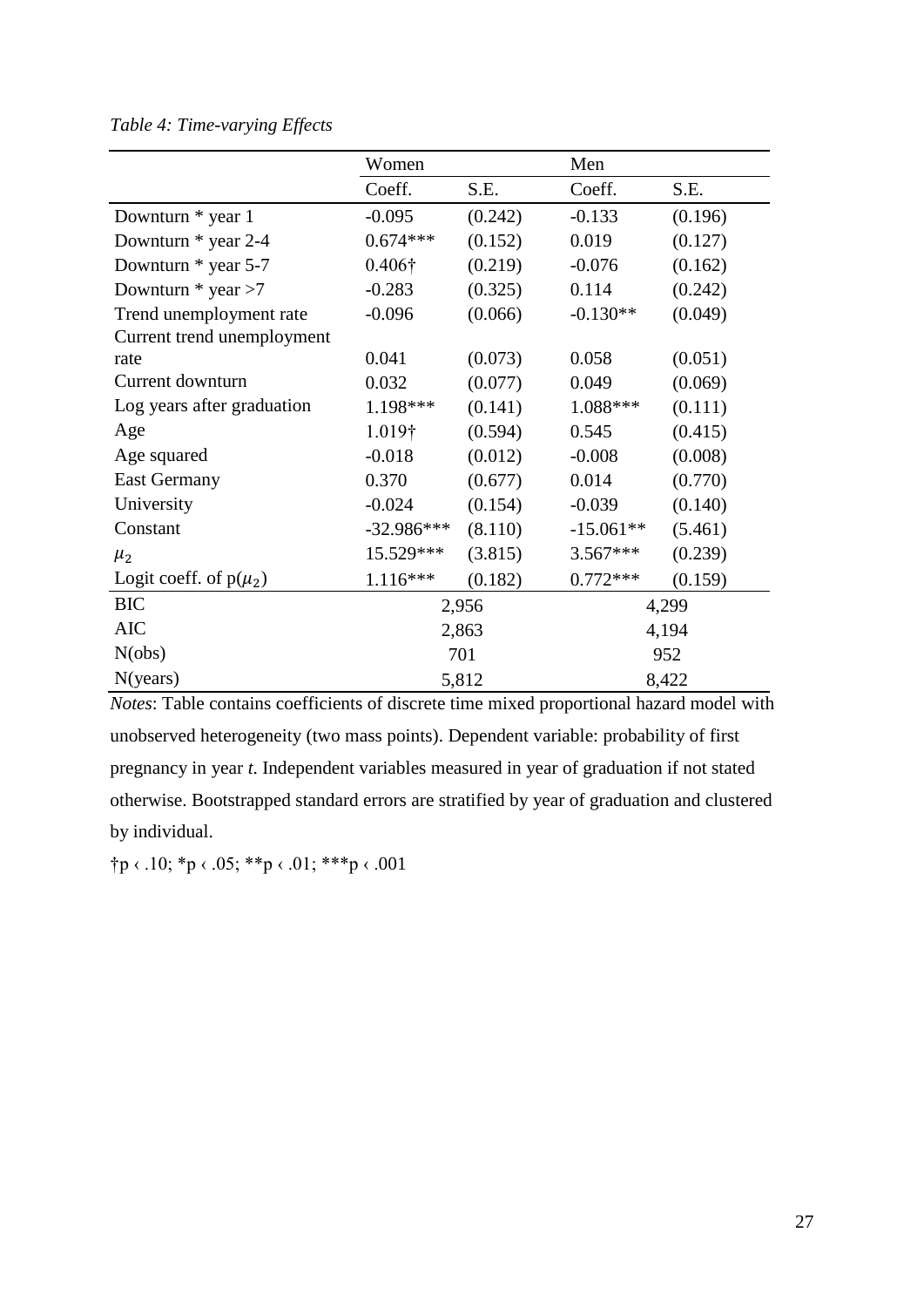|                             | Women           |         | Men         |         |
|-----------------------------|-----------------|---------|-------------|---------|
|                             | Coeff.          | S.E.    | Coeff.      | S.E.    |
| Downturn * Born $\leq 1965$ | $0.632*$        | (0.284) | 0.011       | (0.155) |
| Downturn $*$ Born > 1965    | $0.371\dagger$  | (0.214) | $-0.127$    | (0.211) |
| Born $\leq 1965$            | $-0.061$        | (0.362) | $-0.081$    | (0.278) |
| Trend unemployment rate     | $-0.071$        | (0.086) | $-0.125*$   | (0.059) |
| Current downturn            | $-0.002$        | (0.077) | 0.052       | (0.052) |
| Current trend unemployment  |                 |         |             |         |
| rate                        | 0.014           | (0.078) | 0.050       | (0.066) |
| Log years after graduation  | $1.332***$      | (0.142) | $1.123***$  | (0.091) |
| Age                         | $1.247\dagger$  | (0.673) | 0.577       | (0.415) |
| Age squared                 | $-0.022\dagger$ | (0.013) | $-0.009$    | (0.008) |
| <b>East Germany</b>         | 0.402           | (0.677) | 0.059       | (0.742) |
| University                  | 0.071           | (0.170) | $-0.053$    | (0.140) |
| Constant                    | $-25.073**$     | (8.519) | $-15.491**$ | (5.450) |
| $\mu_{2}$                   | 4.324 ***       | (1.075) | $3.578***$  | (0.251) |
| Logit coeff. of $p(\mu_2)$  | $0.841***$      | (0.151) | $0.794***$  | (0.149) |
| N(Obs.)                     | 701             |         | 952         |         |
| N(Years)                    | 5,812           |         | 8,422       |         |

*Table 5: Effect Heterogeneity between Birth Cohorts*

*Notes*: Table contains coefficients of discrete time mixed proportional hazard model with unobserved heterogeneity (two mass points). Dependent variable: probability of first pregnancy in year *t*. Independent variables measured in year of graduation if not stated otherwise. Bootstrapped standard errors are stratified by year of graduation and clustered by individual. Results of Wald-Tests (differences between coefficients; their standard errors are in parentheses): Downturn  $*$  Born  $\leq$  1965 vs. Downturn  $*$  Born  $>$  1965: women 0.260 (0.356); men 0.138 (0.256).

 $\uparrow p \leftarrow 10; \uparrow p \leftarrow 05; \uparrow \uparrow p \leftarrow 01; \uparrow \uparrow \uparrow p \leftarrow 001$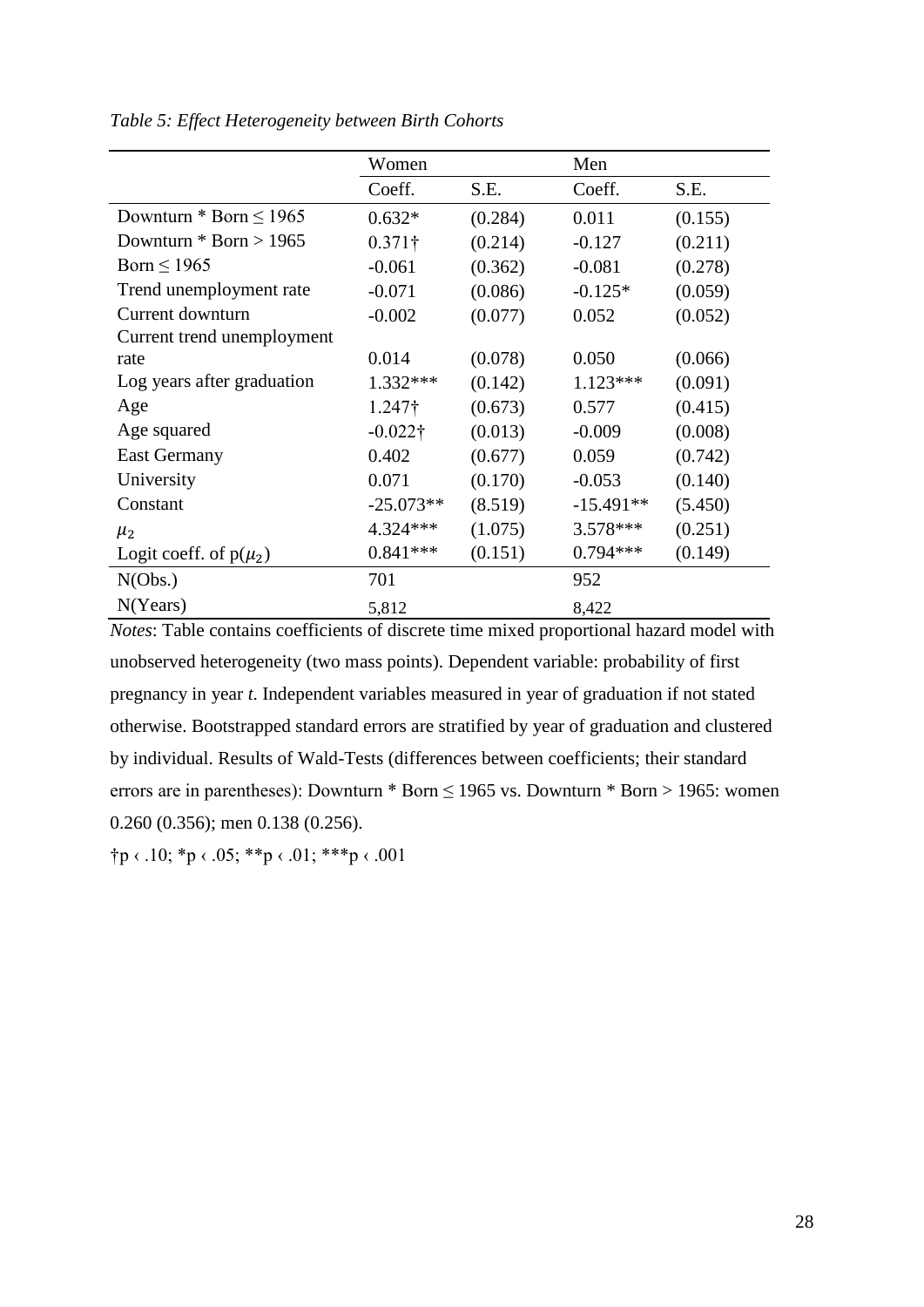| Age in years | 30        |         |        | 35      |        | 40      | 45             |         |  |
|--------------|-----------|---------|--------|---------|--------|---------|----------------|---------|--|
|              | Coeff.    | S.E.    | Coeff. | S.E.    | Coeff. | S.E.    | Coeff.         | S.E.    |  |
| Women:       | $0.167*$  | (0.064) | 0.128  | (0.095) | 0.144  | (0.095) | $0.244\dagger$ | (0.130) |  |
| $R^2$        | 0.14      |         | 0.123  |         | 0.096  |         | 0.071          |         |  |
| N(obs)       | 645       |         | 566    |         | 472    |         | 349            |         |  |
| Men:         | $-0.088*$ | (0.035) | 0.021  | (0.066) | 0.065  | (0.078) | 0.079          | (0.086) |  |
| $R^2$        | 0.126     |         | 0.087  |         | 0.058  |         | 0.037          |         |  |
| N(obs)       | 911       |         | 825    |         | 727    |         | 567            |         |  |

*Table 6: Effect of Graduating in a Downturn on Number of Children at Different Ages*

*Notes*: Table lists coefficient of the dummy variable *downturn* of OLS regressions of number of children born to an individual at a given age. Further control variables (not shown): unemployment rate trend at graduation, age at graduation, age at graduation squared, East Germany, university, professional dummies, graduation decade dummies. Standard errors are clustered by year of graduation.

 $\uparrow p \leftarrow 10; \uparrow p \leftarrow 05; \uparrow \uparrow p \leftarrow 01; \uparrow \uparrow \uparrow p \leftarrow 001$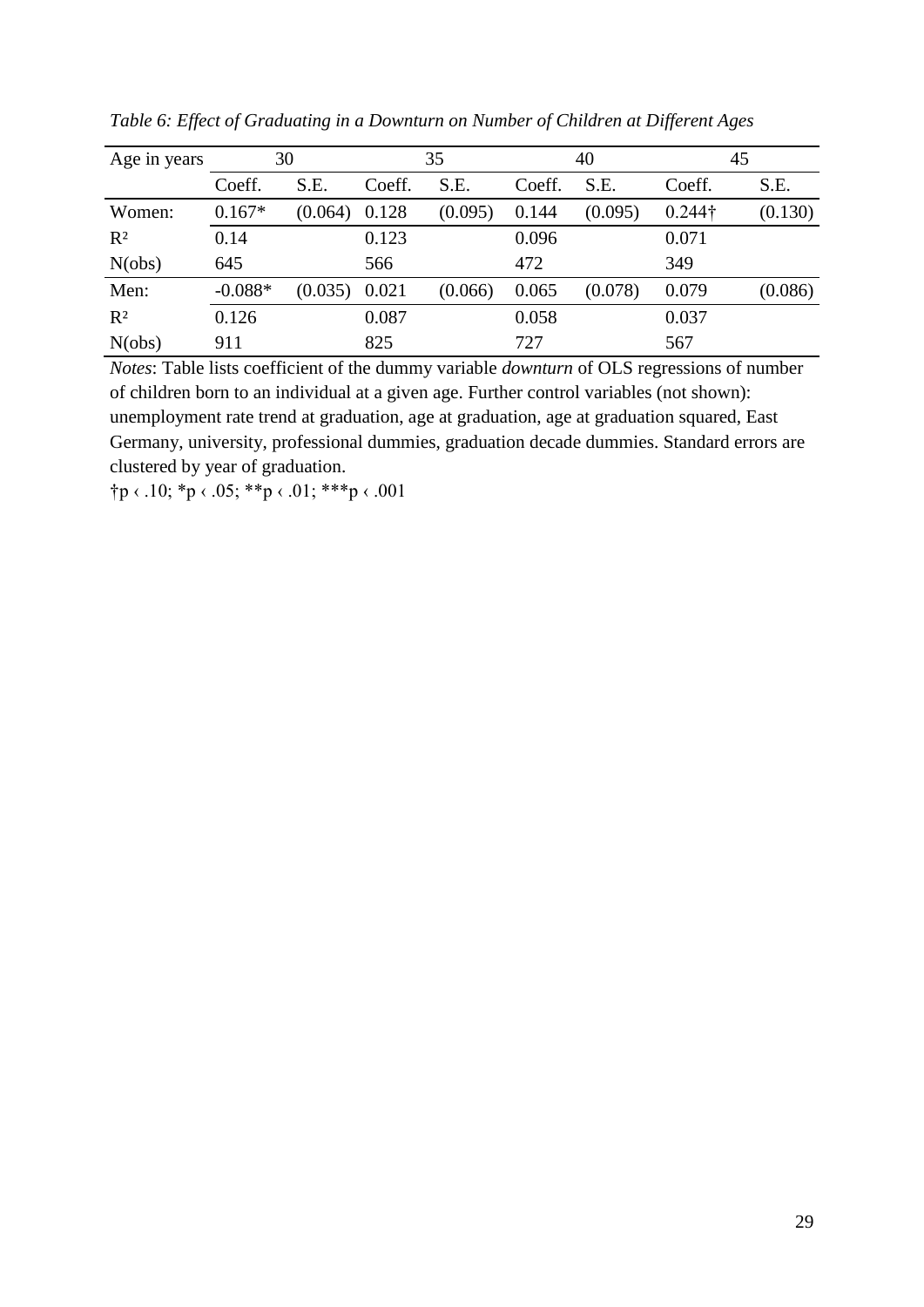



*Notes*: Hodrick-Prescott filtered trend (HP trend) and deviation of unemployment from trend (HP cycle).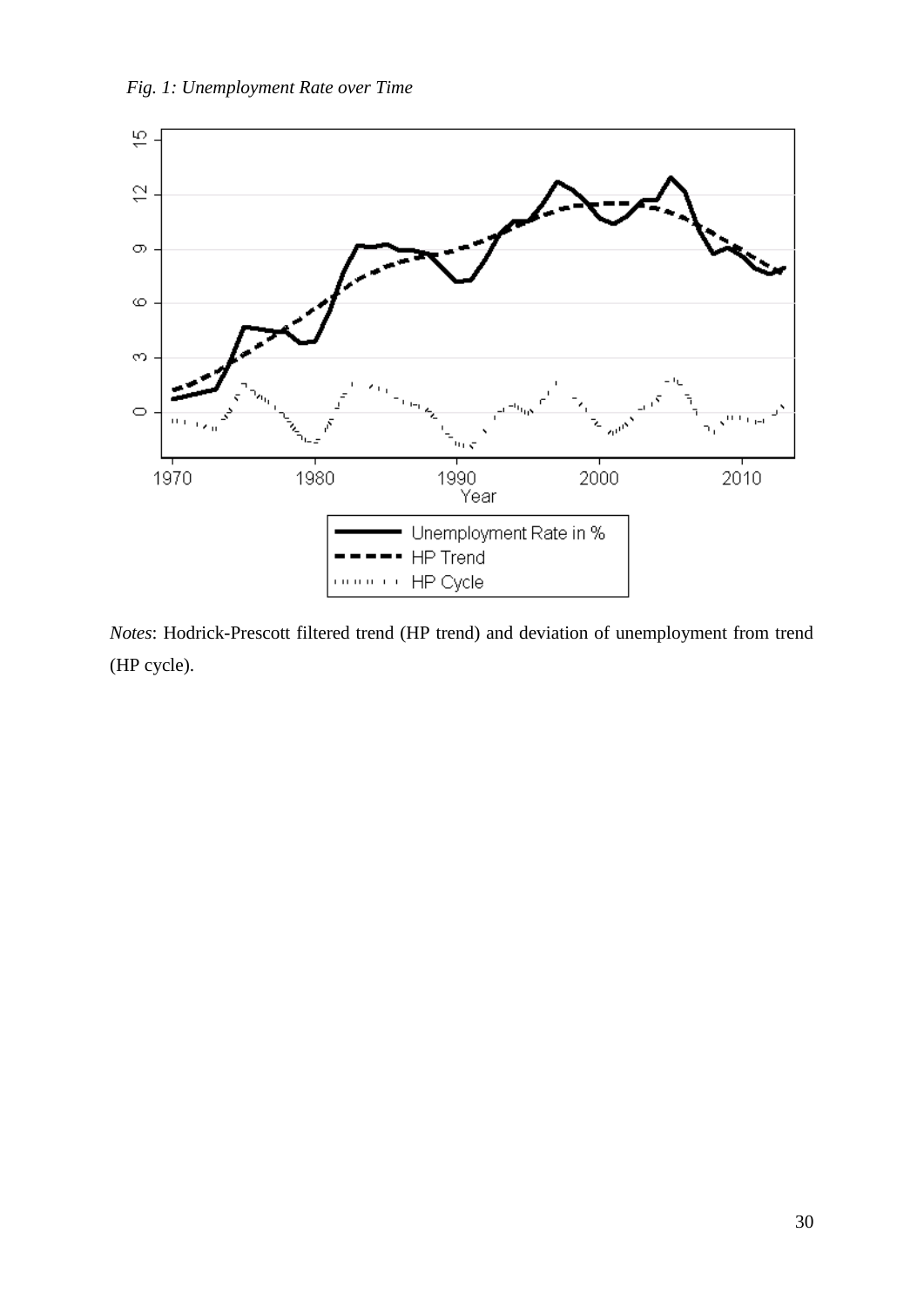*Fig. 2: Transition to First Pregnancy After Graduation: Cumulated Transition Rate by Treatment Status*



*Notes*: Solid (dashed) lines indicate cumulated transition rate to first pregnancy after graduation for treated (controls), with treatment being graduation in a downturn.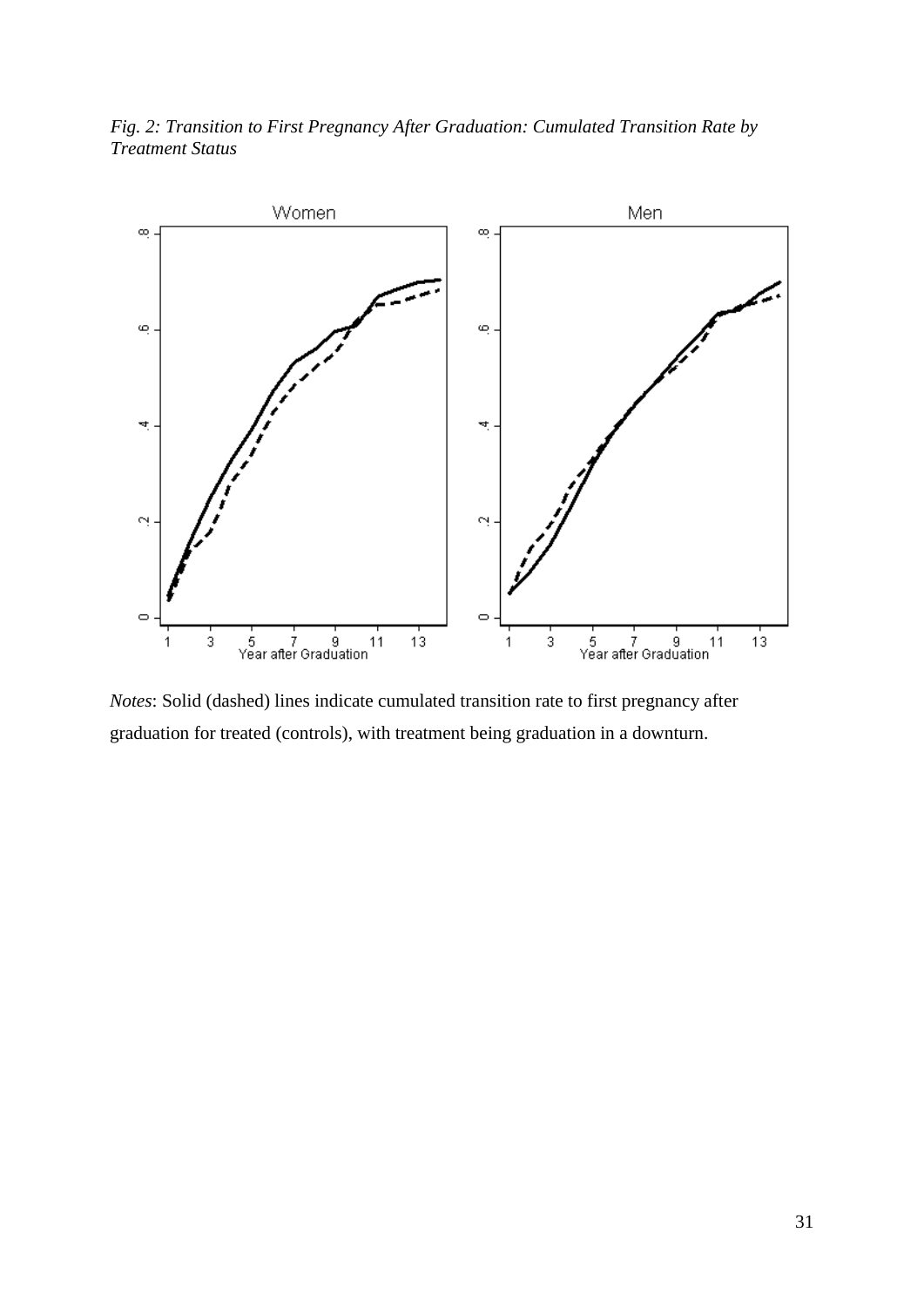## Appendix

|                | Coeff.         | S.E.    | Coeff. | S.E.    | Coeff.    | S.E.    | Coeff.         | S.E.    | Coeff.   | S.E.    | Coeff.   | S.E.    |
|----------------|----------------|---------|--------|---------|-----------|---------|----------------|---------|----------|---------|----------|---------|
|                |                |         |        |         |           | Women   |                |         |          |         |          |         |
| Downturn y-2   | 0.040          | (0.180) |        |         |           |         |                |         |          |         |          |         |
| Downturn y-1   |                |         | 0.172  | (0.160) |           |         |                |         |          |         |          |         |
| Downturn y     |                |         |        |         | $0.516**$ | (0.162) |                |         |          |         |          |         |
| Downturn $y+1$ |                |         |        |         |           |         | $0.301\dagger$ | (0.169) |          |         |          |         |
| Downturn y+2   |                |         |        |         |           |         |                |         | 0.109    | (0.109) |          |         |
| Downturn y+3   |                |         |        |         |           |         |                |         |          |         | $-0.237$ | (0.173) |
| Controls       | Yes            |         | Yes    |         | Yes       |         | Yes            |         | Yes      |         | Yes      |         |
| N(years)       | 5,812<br>5,812 |         | 5,812  |         | 5,812     |         | 5,812          |         | 5,812    |         |          |         |
| N(obs)         | 701            |         | 701    |         | 701       |         | 701            |         | 701      |         | 701      |         |
|                |                |         |        |         |           | Men     |                |         |          |         |          |         |
| Downturn y-2   | 0.176          | (0.122) |        |         |           |         |                |         |          |         |          |         |
| Downturn y-1   |                |         | 0.057  | (0.127) |           |         |                |         |          |         |          |         |
| Downturn y     |                |         |        |         | $-0.036$  | (0.127) |                |         |          |         |          |         |
| Downturn $y+1$ |                |         |        |         |           |         | $-0.140$       | (0.125) |          |         |          |         |
| Downturn $y+2$ |                |         |        |         |           |         |                |         | $-0.128$ | (0.122) |          |         |
| Downturn $y+3$ |                |         |        |         |           |         |                |         |          |         | 0.018    | (0.133) |
| Controls       | Yes            |         | Yes    |         | Yes       |         | Yes            |         | Yes      |         | Yes      |         |
| N(years)       | 8,422          |         | 8,422  |         | 8,422     |         | 8,422          |         | 8,422    |         | 8,422    |         |
| N(obs)         | 952            |         | 952    |         | 952       |         | 952            |         | 952      |         | 952      |         |

*Table A 1: Effect of Economic Downturn on Fertility – Different Specifications* 

*Notes*: Table contains coefficients of discrete time mixed proportional hazard model with unobserved heterogeneity (two mass points). Dependent variable: probability of first pregnancy in year *t*. Further control variables: trend of unemployment in year of graduation and in current year, current downturn, (log) years after graduation, age and age squared at graduation, East Germany, university (reference: applied university). Bootstrapped standard errors are stratified by year of graduation and clustered by individual.  $\uparrow p \leftarrow .10; \uparrow p \leftarrow .05; \uparrow \uparrow p \leftarrow .01; \uparrow \uparrow \uparrow p \leftarrow .001$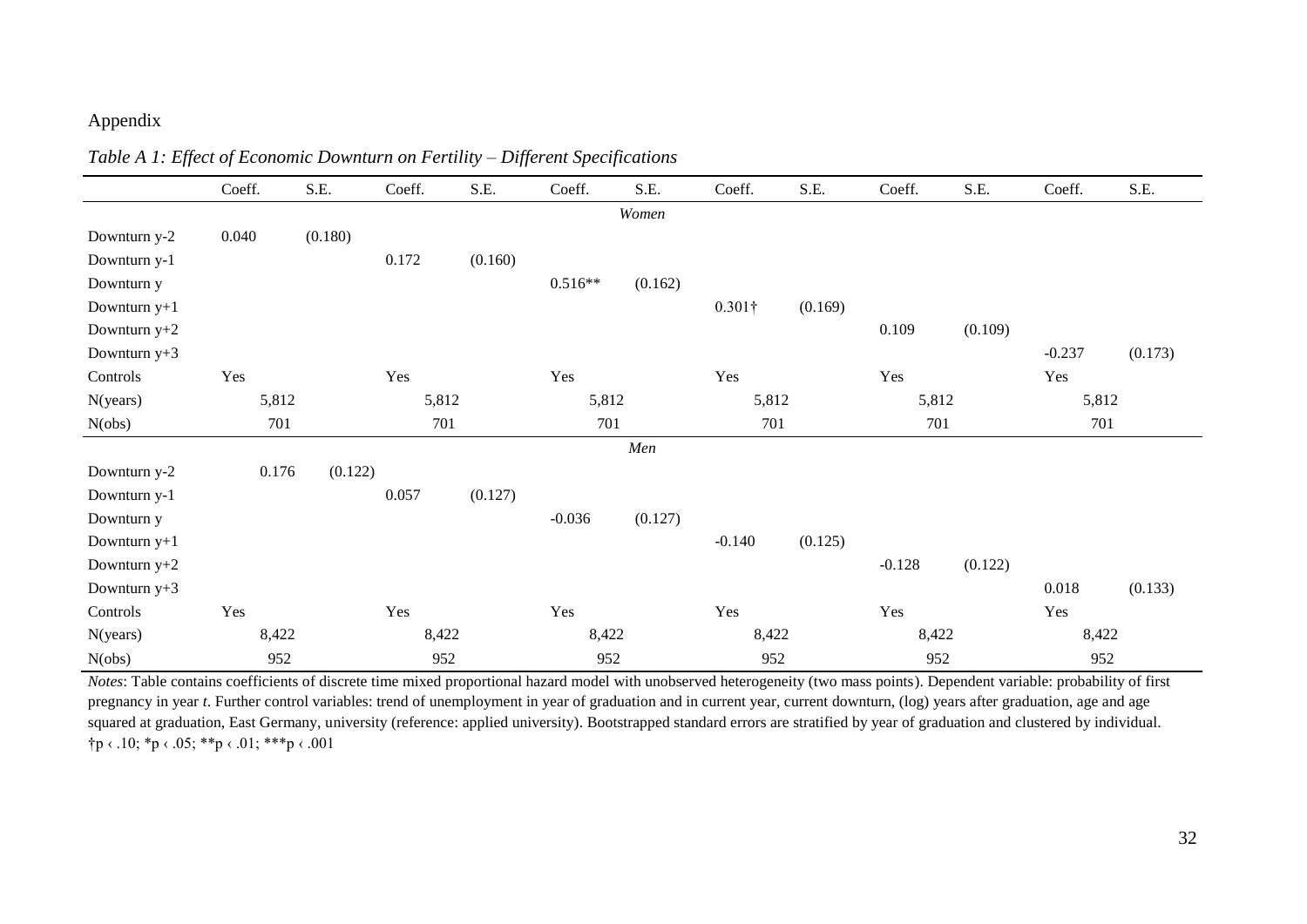|                     | Downturn $*$ year 2-4            |         | Downturn * year 5-7 |         | Downturn $*$ year $>7$ |         |  |  |  |  |  |  |
|---------------------|----------------------------------|---------|---------------------|---------|------------------------|---------|--|--|--|--|--|--|
|                     | S.E.<br>S.E.<br>Coeff.<br>Coeff. |         |                     | Coeff.  | S.E.                   |         |  |  |  |  |  |  |
| Women               |                                  |         |                     |         |                        |         |  |  |  |  |  |  |
| Downturn $*$ year 1 | $-0.768**$                       | (0.244) | $-0.501\dagger$     | (0.300) | 0.189                  | (0.381) |  |  |  |  |  |  |
| Downturn * year 2-4 |                                  |         | $0.268\dagger$      | (0.161) | $0.957***$             | (0.276) |  |  |  |  |  |  |
| Downturn * year 5-7 |                                  |         |                     |         | $0.689**$              | (0.215) |  |  |  |  |  |  |
|                     |                                  |         | Men                 |         |                        |         |  |  |  |  |  |  |
| Downturn $*$ year 1 | $-0.152$                         | (0.204) | $-0.057$            | (0.235) | $-0.247$               | (0.283) |  |  |  |  |  |  |
| Downturn * year 2-4 |                                  |         | 0.095               | (0.124) | $-0.095$               | (0.194) |  |  |  |  |  |  |
| Downturn * year 5-7 |                                  |         |                     |         | $-0.190$               | (0.166) |  |  |  |  |  |  |

Table A 2: Wald-Tests of Differences in Coefficients

*Notes*: Wald-Tests of Differences in Coefficients are based on the model presented in Table 4.  $\uparrow p \leftarrow .10; \ast p \leftarrow .05; \ast \ast p \leftarrow .01; \ast \ast \ast p \leftarrow .001$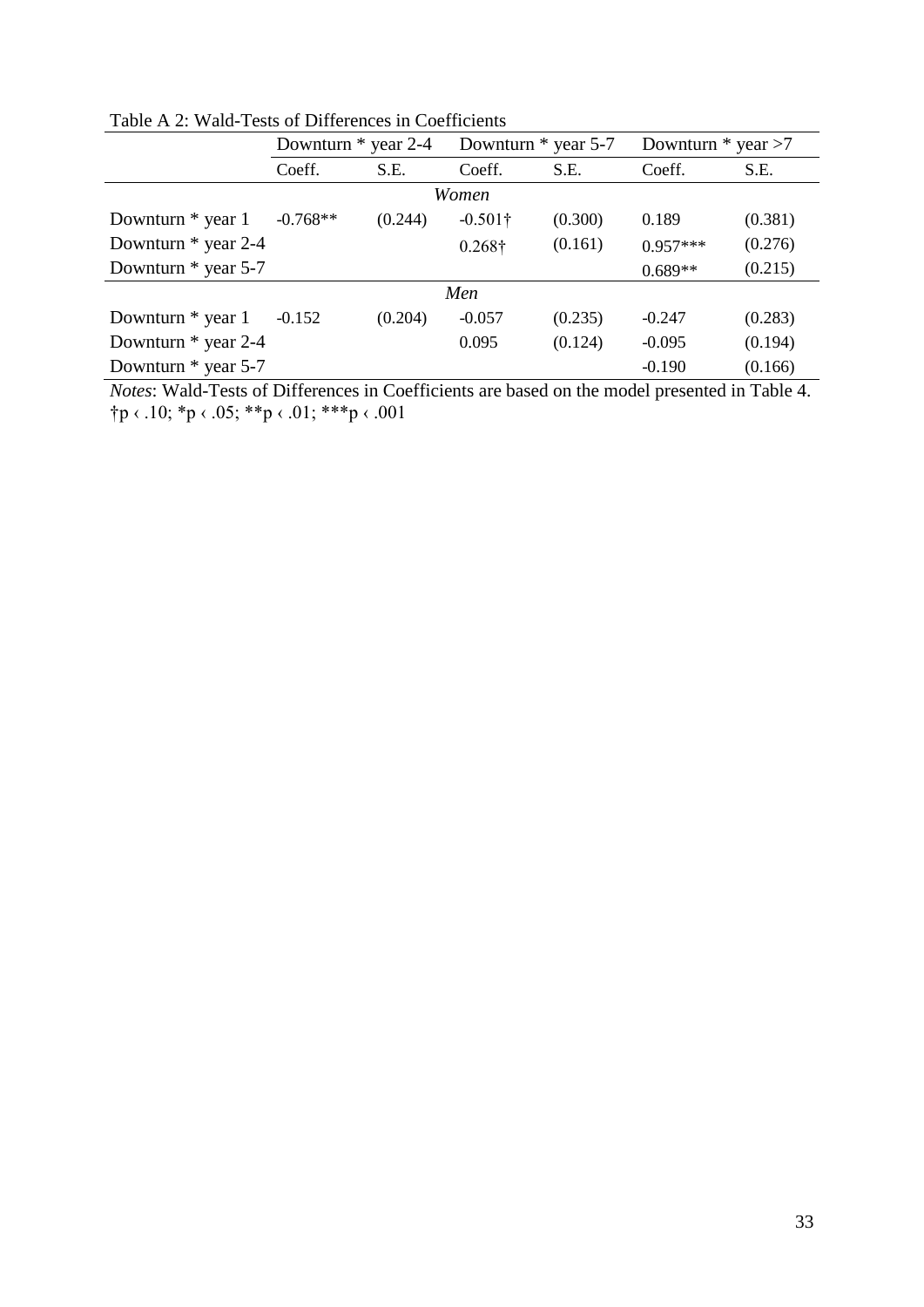|                                 | Women    |         |                |         |           |         | Men        |         |            |         |          |         |
|---------------------------------|----------|---------|----------------|---------|-----------|---------|------------|---------|------------|---------|----------|---------|
| Model                           | $TV-1$   |         | $TV-2$         |         | $TV-3$    |         | $TV-1$     |         | $TV-2$     |         | $TV-3$   |         |
|                                 | Coeff.   | S.E.    | Coeff.         | S.E.    | Coeff.    | S.E.    | Coeff.     | S.E.    | Coeff.     | S.E.    | Coeff.   | S.E.    |
| Downturn * year 1               | $-0.063$ | (0.243) | 0.629          | (0.386) | 0.616     | (0.397) | $-0.133$   | (0.197) | $-0.136$   | (0.222) | $-0.109$ | (0.222) |
| Downturn * year 2-3 $0.780***$  |          | (0.159) | $0.472**$      | (0.176) |           |         | 0.004      | (0.142) | $-0.149$   | (0.160) |          |         |
| Downturn $*$ year 4-6 0.417 $*$ |          | (0.187) | $0.315\dagger$ | (0.182) |           |         | $-0.036$   | (0.140) | $-0.006$   | (0.140) |          |         |
| Downturn $*$ year >6 -0.058     |          | (0.326) | 0.098          | (0.311) |           |         | $-0.026$   | (0.220) | 0.219      | (0.210) |          |         |
| Downturn * year 2-4             |          |         |                |         | $0.448**$ | (0.162) |            |         |            |         | $-0.099$ | (0.132) |
| Downturn * year 5-7             |          |         |                |         | 0.299     | (0.210) |            |         |            |         | 0.039    | (0.162) |
| Downturn * year >7              |          |         |                |         | $-0.031$  | (0.333) |            |         |            |         | 0.382    | (0.245) |
| Year 2-3                        |          |         | 1.938***       | (0.345) |           |         |            |         | $1.013***$ | (0.179) |          |         |
| Year 4-6                        |          |         | 2.279***       | (0.350) |           |         |            |         | $1.325***$ | (0.194) |          |         |
| Year $>6$                       |          |         | $2.503***$     | (0.404) |           |         |            |         | 1.488***   | (0.251) |          |         |
| Year 2-4                        |          |         |                |         | 1.960***  | (0.352) |            |         |            |         | 1.096*** | (0.172) |
| Year 5-7                        |          |         |                |         | 2.406***  | (0.373) |            |         |            |         | 1.367*** | (0.213) |
| Year $>7$                       |          |         |                |         | 2.446***  | (0.428) |            |         |            |         | 1.509*** | (0.269) |
| Log years                       | 1.244*** | (0.143) |                |         |           |         | $1.101***$ | (0.109) |            |         |          |         |
| Controls                        | Yes      |         | Yes            |         | Yes       |         | Yes        |         | Yes        |         | Yes      |         |
| <b>BIC</b>                      | 2,969    |         | 2,992          |         | 2,989     |         | 4,301      |         | 4,352      |         | 4,351    |         |
| AIC                             | 2,869    |         | 2,879          |         | 2,875     |         | 4,195      |         | 4,232      |         | 4,232    |         |
| N(Years)                        | 5,812    |         | 5,812          |         | 5,812     |         | 8,422      |         | 8,422      |         | 8,422    |         |
| N(Obs.)                         | 701      |         | 701            |         | 701       |         | 952        |         | 952        |         | 952      |         |

*Table A.3 Sensitivity Analysis: Alternative Time Intervals of Time-varying (TV) Effect of Graduating in a Downturn on Fertility*

*Notes*: Table contains coefficients of discrete time mixed proportional hazard model with unobserved heterogeneity (two mass points). Dependent variable: probability of first pregnancy in year *t*. Further control variables: trend of unemployment in year of graduation and in current year, current downturn, age and age squared at graduation, East Germany, university (reference: applied university).Bootstrapped standard errors are stratified by year of graduation and clustered by individual.

*\* p < .1, \*\* p< .05, \*\*\* p < .01*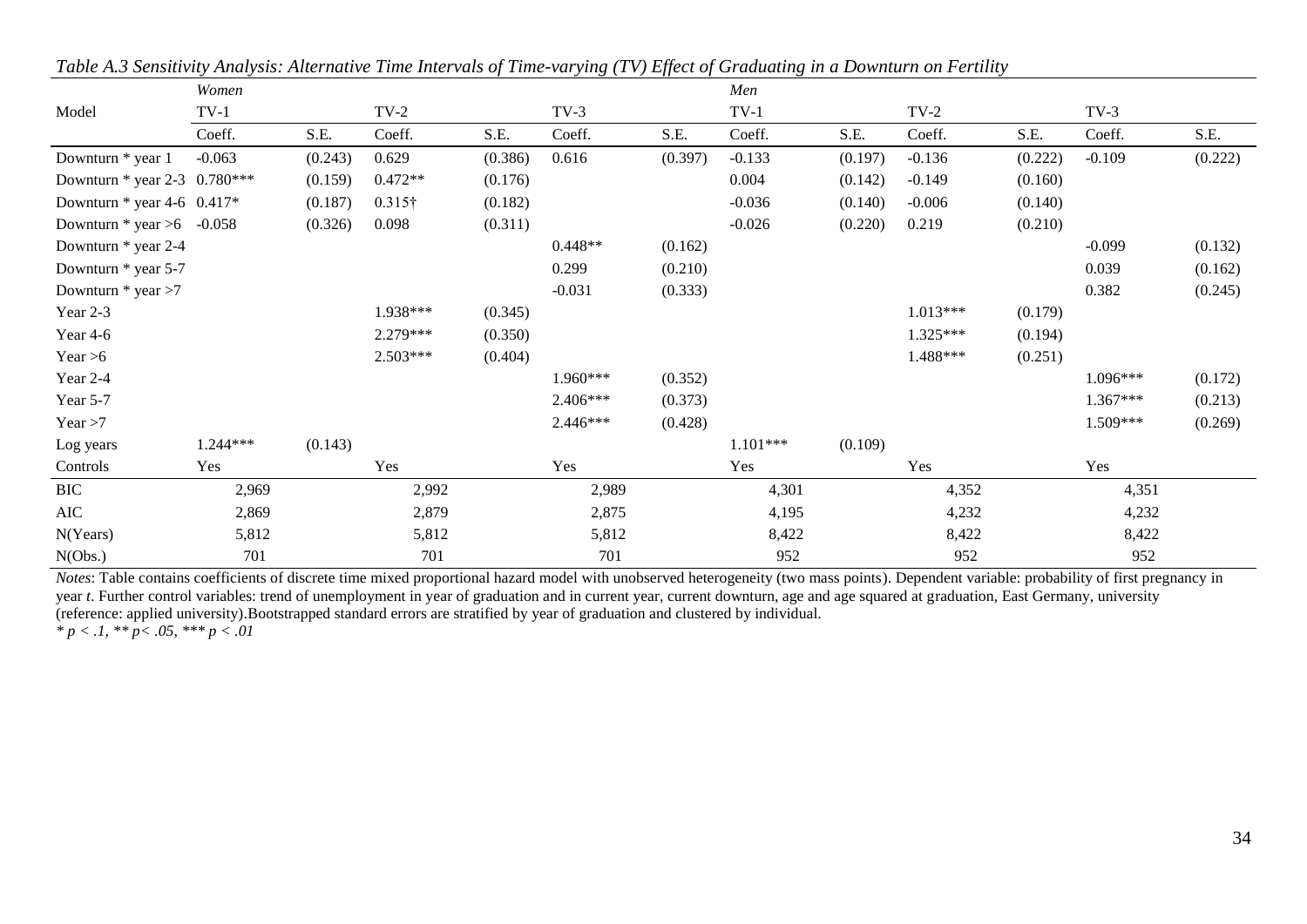*Table A.4: Sensitivity Analyses*

| Model         | S1: Predicted<br>year of<br>graduation |         | S2: W/o age $>27$<br>years at<br>graduation |         | $S3: + control$<br>variables |         |           | S4: HP filter:<br>$lambda=500$ |                 | S5: GDP as business<br>cycle measure |                | S6: HC cycle as<br>business cycle<br>measure |            | S7: downturn<br>indicator based on<br>state business<br>cycle |          | S8: sample with<br>graduation<br>federal state |  |
|---------------|----------------------------------------|---------|---------------------------------------------|---------|------------------------------|---------|-----------|--------------------------------|-----------------|--------------------------------------|----------------|----------------------------------------------|------------|---------------------------------------------------------------|----------|------------------------------------------------|--|
|               | Coeff.                                 | S.E.    | Coeff.                                      | S.E.    | Coeff.                       | S.E.    | Coeff.    | S.E.                           | Coeff.          | S.E.                                 | Coeff.         | S.E.                                         | Coeff.     | S.E.                                                          | Coeff.   | S.E.                                           |  |
| Women         |                                        |         |                                             |         |                              |         |           |                                |                 |                                      |                |                                              |            |                                                               |          |                                                |  |
| Downturn      | 0.231                                  | (0.151) | $0.348*$                                    | (0.156) | $0.575***$                   | (0.173) | $0.438**$ | (0.163)                        | $0.369*$        | (0.152)                              | $0.141\dagger$ | (0.083)                                      | $0.469*$   | (0.192)                                                       | 0.601    | (0.423)                                        |  |
| Trend         | $-0.058$                               | (0.061) | 0.018                                       | (0.081) | $-0.021$                     | (0.112) | $-0.070$  | (0.076)                        | $-0.001\dagger$ | (0.000)                              | $-0.001*$      | (0.000)                                      | $-0.087$   | (0.072)                                                       | $-0.033$ | (0.155)                                        |  |
| Current trend | $-0.020$                               | (0.077) | $-0.092$                                    | (0.093) | $-0.038$                     | (0.091) | $-0.017$  | (0.077)                        | 0.004           | (0.057)                              | 0.017          | (0.058)                                      | $-0.012$   | (0.074)                                                       | $-0.094$ | (0.183)                                        |  |
| Curr. downt.  | $-0.012$                               | (0.080) | $-0.016$                                    | (0.086) | 0.028                        | (0.086) | 0.011     | (0.076)                        | $-0.019$        | (0.076)                              | $-0.030$       | (0.076)                                      | $-0.001$   | (0.079)                                                       | $-0.080$ | (0.149)                                        |  |
| Controls      | Yes.                                   |         | Yes                                         |         | <b>Yes</b>                   |         | Yes       |                                | Yes             |                                      | Yes            |                                              | Yes        |                                                               | Yes      |                                                |  |
| N(years)      | 5,809                                  |         | 5,156                                       |         | 5,809                        |         | 5,812     |                                | 5,812           |                                      | 5,812          |                                              | 5,812      |                                                               | 1,718    |                                                |  |
| N(obs)        |                                        |         |                                             |         |                              |         |           |                                |                 |                                      | 701            |                                              | 701        |                                                               | 210      |                                                |  |
|               |                                        |         |                                             |         |                              |         |           | Men                            |                 |                                      |                |                                              |            |                                                               |          |                                                |  |
| Downturn      | $-0.106$                               | (0.133) | $-0.016$                                    | (0.148) | $-0.080$                     | (0.157) | $-0.040$  | (0.125)                        | $-0.136$        | (0.126)                              | $-0.041$       | (0.059)                                      | 0.106      | (0.150)                                                       | $-0.259$ | (0.320)                                        |  |
| Trend         | $-0.095*$                              | (0.042) | $-0.113*$                                   | (0.057) | $-0.135$                     | (0.084) | $-0.125*$ | (0.049)                        | $-0.001***$     | (0.000)                              | $-0.001**$     | (0.000)                                      | $-0.137**$ | (0.049)                                                       | $-0.123$ | (0.108)                                        |  |
| Current trend | 0.020                                  | (0.048) | 0.034                                       | (0.060) | 0.053                        | (0.066) | 0.055     | (0.051)                        | 0.042           | (0.040)                              | 0.033          | (0.038)                                      | 0.062      | (0.052)                                                       | 0.021    | (0.101)                                        |  |
| Curr. downt.  | 0.041                                  | (0.069) | $-0.003$                                    | (0.075) | 0.034                        | (0.070) | 0.046     | (0.066)                        | 0.030           | (0.067)                              | 0.037          | (0.066)                                      | 0.052      | (0.068)                                                       | 0.086    | (0.115)                                        |  |
| Controls      | <b>Yes</b>                             |         | Yes                                         |         | Yes                          |         | Yes       |                                | Yes             |                                      | <b>Yes</b>     |                                              | Yes        |                                                               | Yes      |                                                |  |
| N(years)      | 8,361                                  |         | 7,022                                       |         | 8,361                        |         | 8,422     |                                | 8,422           |                                      | 8,422          |                                              | 8,422      |                                                               | 3,244    |                                                |  |
| N(obs)        | 946                                    |         | 766                                         |         | 946                          |         | 952       |                                | 952             |                                      | 952            |                                              | 952        |                                                               | 357      |                                                |  |

*Notes*: Table contains coefficients of discrete time mixed proportional hazard model with unobserved heterogeneity (two mass points). Dependent variable: probability of first pregnancy in year *t*. Independent variables measured in year of graduation. Further control variables: (log) years after graduation, age and age squared at graduation, East Germany, university (reference: applied university). Bootstrapped standard errors are stratified by year of graduation and clustered by individual.

 $\uparrow p \leftarrow 10; \uparrow p \leftarrow 05; \uparrow \uparrow p \leftarrow 01; \uparrow \uparrow \uparrow p \leftarrow 001$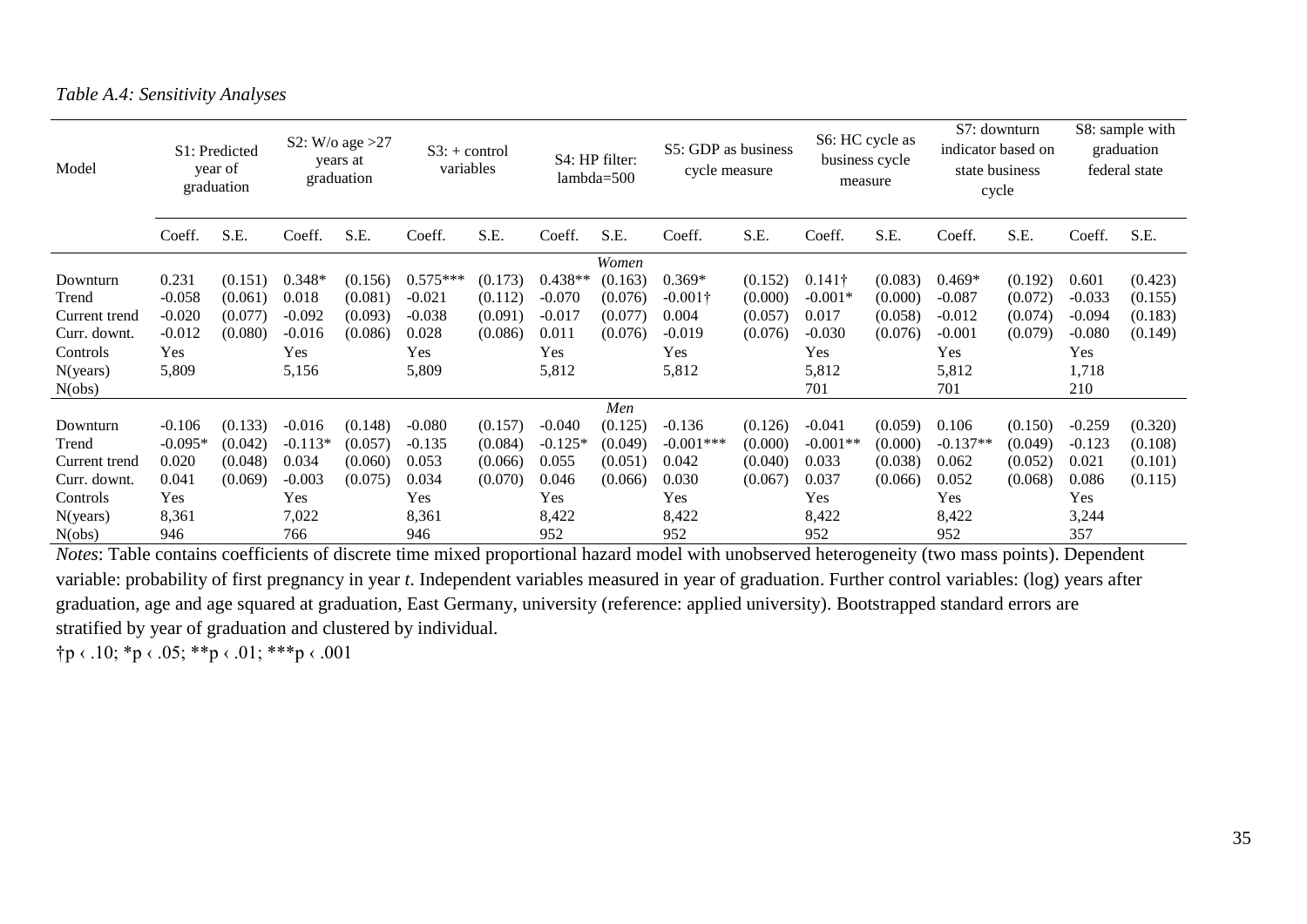# *Fig. A.1: Regional Business Cycles*



*Notes:* Figure depicts Hodrick-Prescott filtered cyclical component of state unemployment rate. Economic downturn: cyclical component > 0.